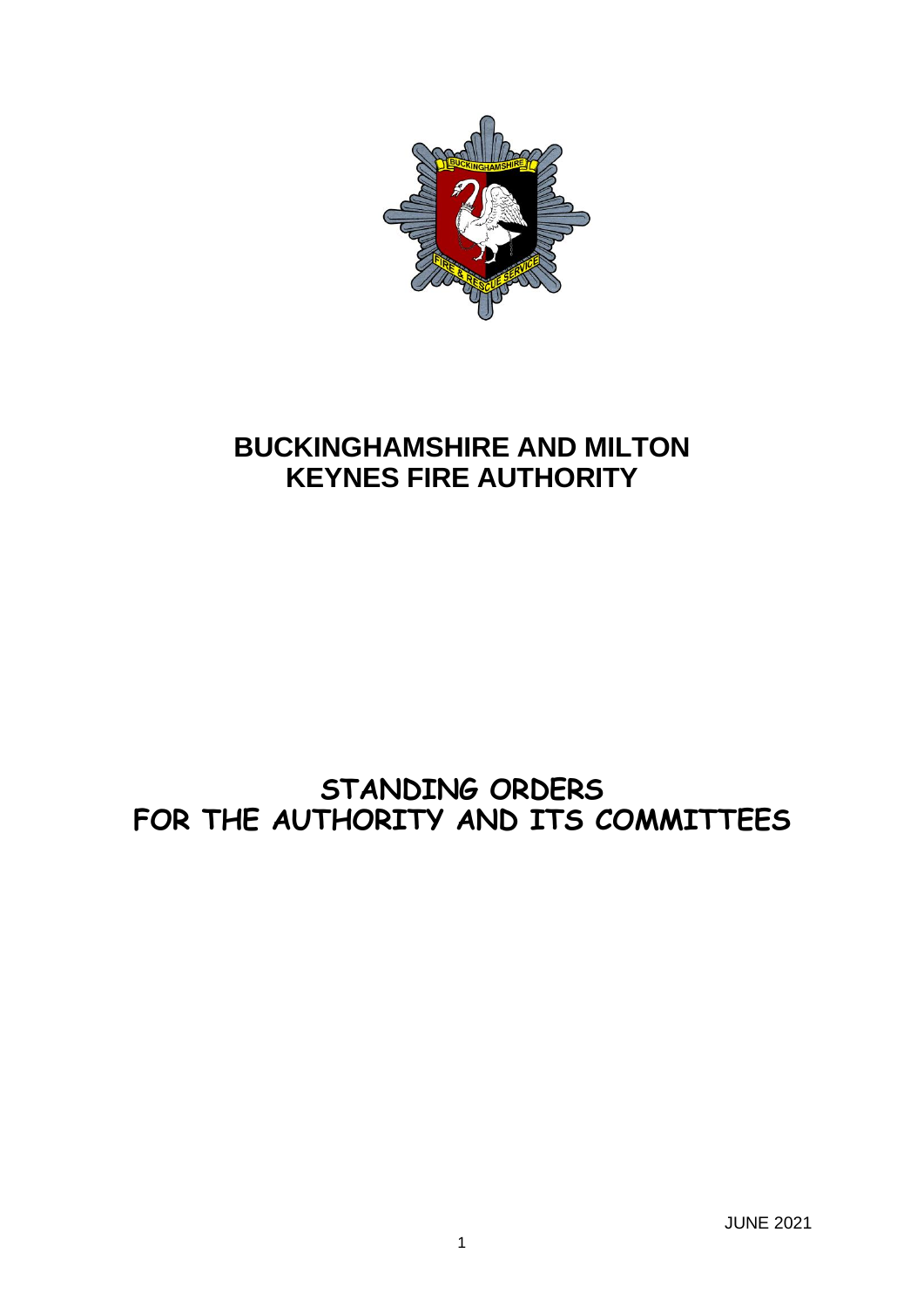# **CONTENTS STANDING ORDERS TO APPLY TO THE AUTHORITY**

|                  |                                                                                         | <b>PAGE</b> |  |  |
|------------------|-----------------------------------------------------------------------------------------|-------------|--|--|
| SOA <sub>1</sub> | MEETINGS OF THE FIRE AUTHORITY                                                          |             |  |  |
| SOA <sub>2</sub> | <b>QUORUM</b>                                                                           |             |  |  |
| SOA <sub>3</sub> | BUSINESS, AGENDA PROCEDURE<br><b>AND</b><br><b>ORDER</b><br><b>OF</b><br><b>SUMMONS</b> | 5           |  |  |
|                  | SOA 4 ELECTION OF AND POWERS OF THE CHAIRMAN                                            | 6           |  |  |
| SOA <sub>5</sub> | <b>MINUTES</b>                                                                          |             |  |  |
| SOA <sub>6</sub> | <b>PETITIONS</b>                                                                        |             |  |  |
| SOA <sub>7</sub> | QUESTIONS AND RIGHTS OF ACCESS AT AUTHORITY<br><b>MEETINGS</b>                          |             |  |  |
| SOA 8            | NOTICES OF MOTION                                                                       | 9           |  |  |
| SOA 9            | MOTIONS WHICH MAY BE MOVED WITHOUT NOTICE                                               |             |  |  |
| <b>SOA 10</b>    | <b>DISORDERLY CONDUCT</b>                                                               |             |  |  |
| <b>SOA 11</b>    | <b>VOTING</b>                                                                           |             |  |  |
| <b>SOA 12</b>    | <b>SUBSTITUTION</b>                                                                     |             |  |  |
| <b>SOA 13</b>    | <b>EXERCISE OF DELEGATED POWERS</b>                                                     |             |  |  |
| <b>SOA 14</b>    | <b>INSPECTION OF DOCUMENTS</b>                                                          |             |  |  |
| <b>SOA 15</b>    | COMMON SEAL AND SIGNATURE OF DOCUMENTS                                                  |             |  |  |
| <b>SOA 16</b>    | DISCLOSURE OF INFORMATION BY MEMBERS                                                    |             |  |  |
| <b>SOA 17</b>    | INTERESTS OF MEMBERS AND OFFICERS IN CONTRACTS<br><b>AND OTHER MATTERS</b>              |             |  |  |
| <b>SOA 18</b>    | <b>INSPECTION OF LANDS OR PREMISES</b>                                                  |             |  |  |
| <b>SOA 19</b>    | <b>CANDIDATES FOR APPOINTMENT</b>                                                       |             |  |  |
| <b>SOA 20</b>    | SUSPENSION, VARIATION AND REVOCATION OF STANDING<br><b>ORDERS</b>                       |             |  |  |
| <b>SOA 21</b>    | <b>INTERPRETATION</b>                                                                   | 16          |  |  |
|                  | SOA 22 FINANCIAL REGULATIONS                                                            | 16          |  |  |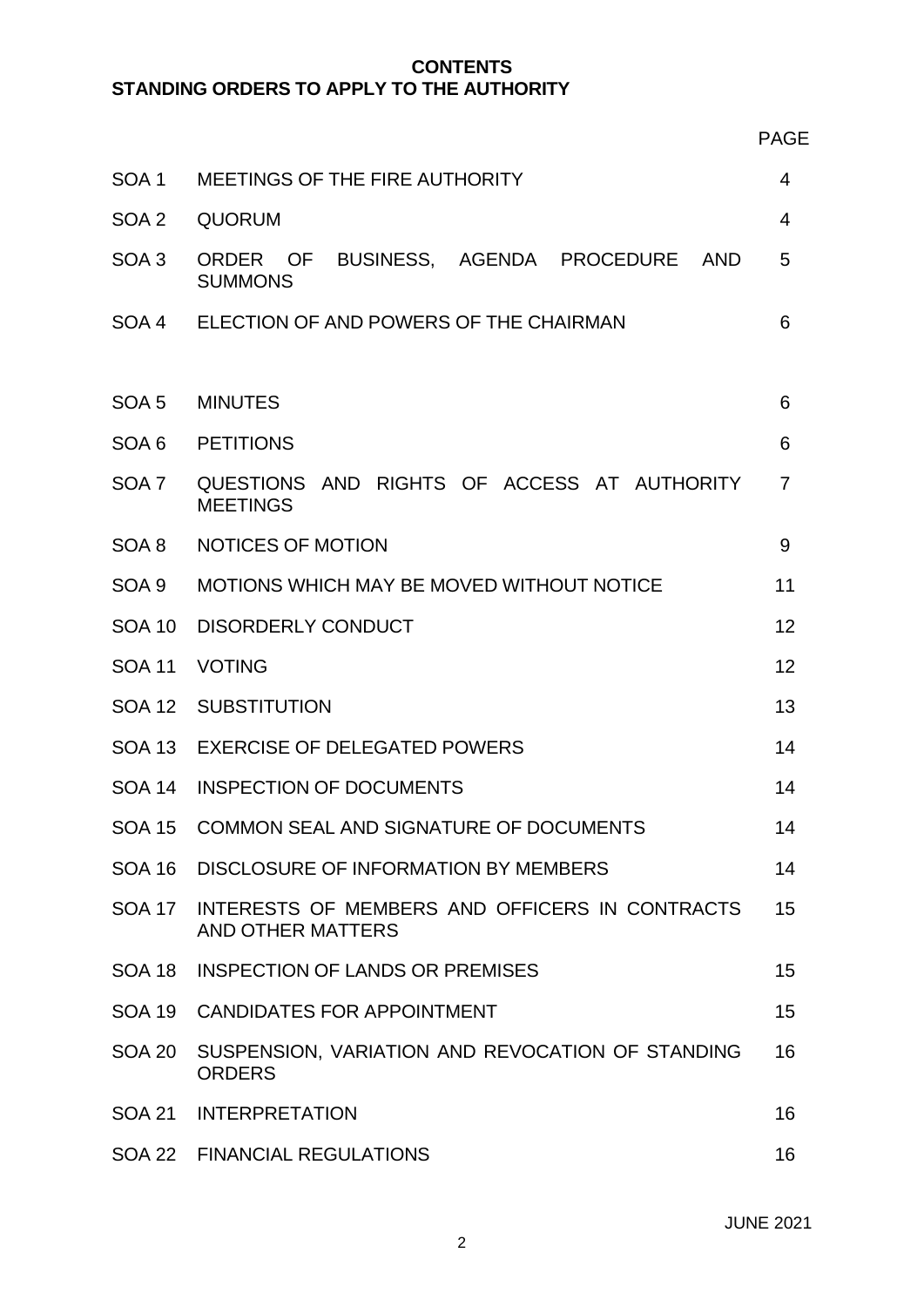| SOC <sub>1</sub>                         | STANDING ORDERS APPLYING TO COMMITTEES                                                        |             |  |
|------------------------------------------|-----------------------------------------------------------------------------------------------|-------------|--|
| SOC <sub>2</sub>                         | <b>STANDING COMMITTEES</b>                                                                    | 18          |  |
| SOC <sub>3</sub>                         | APPOINTMENT OF COMMITTEES                                                                     | 18          |  |
| SOC <sub>4</sub>                         | <b>COMMITTEES</b><br><b>ELECTION</b><br>OF CHAIRMAN OF<br>AND<br>APPOINTMENT OF VICE-CHAIRMAN | 19          |  |
| SOC <sub>5</sub>                         | SPECIAL MEETINGS OF COMMITTEES                                                                | 19          |  |
| SOC <sub>6</sub>                         | <b>INSPECTION OF COMMITTEE DOCUMENTS</b>                                                      | 20          |  |
| SOC <sub>7</sub>                         | <b>CONSIDERATION OF COMMITTEE REPORTS</b>                                                     | 20          |  |
| STANDING ORDERS TO APPLY RULES OF DEBATE |                                                                                               |             |  |
|                                          |                                                                                               | <b>PAGE</b> |  |
| D <sub>1</sub>                           | <b>RESPECT FOR THE CHAIRMAN</b>                                                               | 21          |  |
| D <sub>2</sub>                           | <b>CHAIRMAN'S DECISIONS TO BE FINAL</b>                                                       | 21          |  |
| $D_3$                                    | POINTS OF ORDER etc.                                                                          | 21          |  |

|                | TUITTU UI UITULITUU.          |    |
|----------------|-------------------------------|----|
| D <sub>4</sub> | SPEECHES TO BE RELEVANT       | 21 |
| D <sub>5</sub> | TIME LIMIT ON SPEECHES        | 21 |
| D <sub>6</sub> | <b>MOTIONS AND AMENDMENTS</b> | 21 |
| D <sub>7</sub> | SECONDER MAY RESERVE SPEECH   | 21 |
| D <sub>8</sub> | <b>ALTERATION OF MOTION</b>   | 21 |

| D <sub>9</sub> | WITHDRAWAL OF MOTION OR AMENDMENT | 22 |
|----------------|-----------------------------------|----|
| D 10           | <b>RIGHT TO SPEAK</b>             |    |

| D 11 | NOTICES OF MOTION - ORDER OF DEBATE |  |
|------|-------------------------------------|--|
| D 12 | <b>AMENDMENTS</b>                   |  |

| D 13        | MOTIONS THAT MAY BE MOVED DURING DEBATE   |  | 23 |
|-------------|-------------------------------------------|--|----|
| D 14        | <b>CLOSURE MOTIONS</b>                    |  | 23 |
| D 15        | <b>RIGHT OF REPLY</b>                     |  | 24 |
| $\Gamma$ 16 | MOTIONS AFFECTING DERSONS FMDLOVED BY THE |  | つに |

D 16 MOTIONS AFFECTING PERSONS EMPLOYED BY THE 25AUTHORITY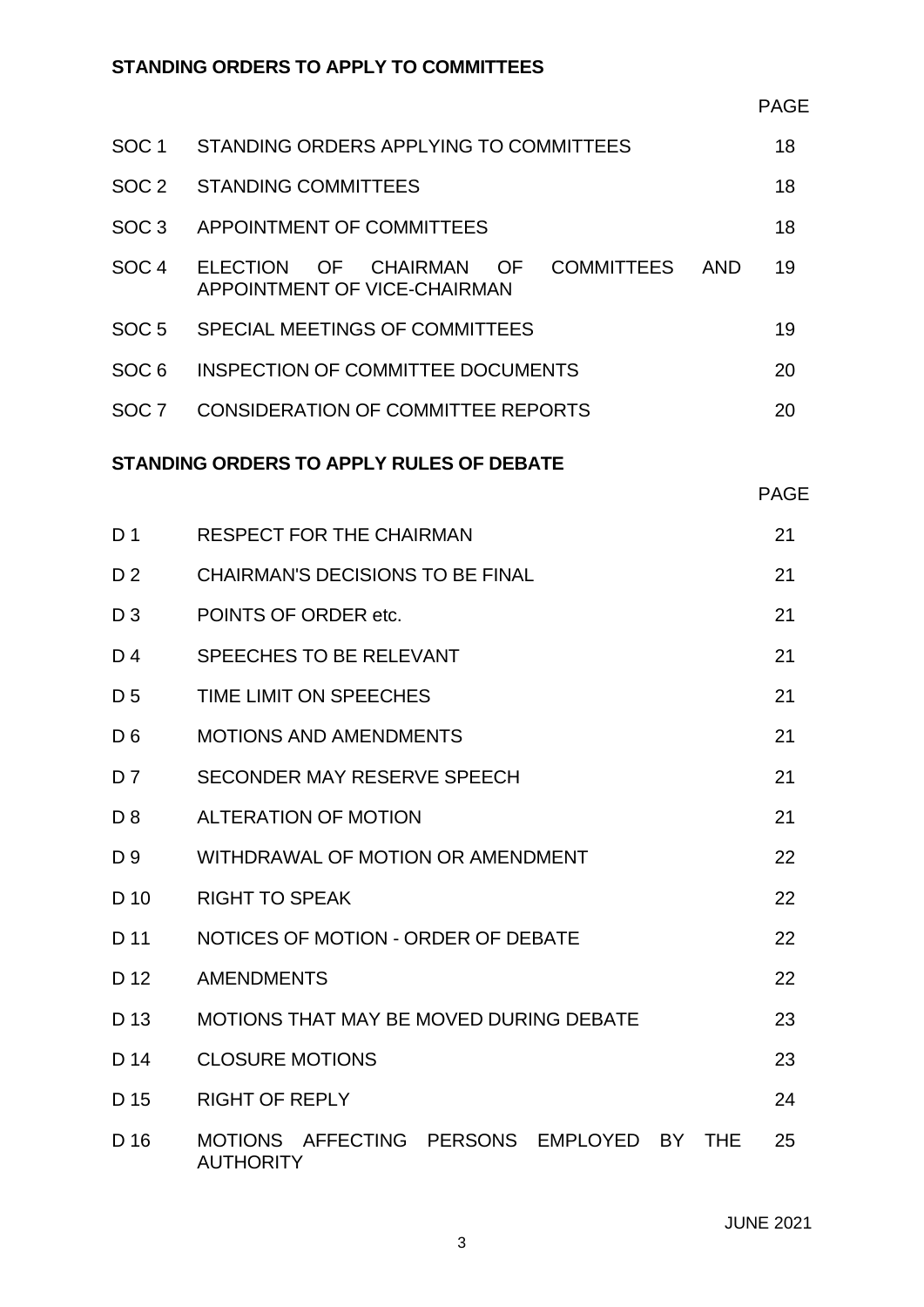# **STANDING ORDERS TO APPLY TO THE AUTHORITY**

# **SOA 1 MEETINGS OF THE FIRE AUTHORITY**

# **Date of Annual Meeting of the Authority**

# *1 The Annual Meeting of the Authority shall take place in June.*

# **Dates of other Meetings of the Authority**

2 Ordinary Meetings of the Authority shall normally be held in the months of September, December and February.

# **Calling Extraordinary Meetings by the Chairman**

3 The Chairman of the Authority may call an Extraordinary Meeting of the Authority at any time, declaring the business to be transacted.

# **Requisitioning an Extraordinary Meeting**

- 4 If the Chairman refuses to call an Extraordinary Meeting of the Authority, after receiving a requisition for that purpose signed by three Members of the Authority, or if the Chairman does not call an Extraordinary Meeting within seven days of receiving a requisition, then any three Members, upon that refusal, may immediately call an Extraordinary Meeting of the Authority. Such requisitions must declare the business to be transacted.
- 5 Where the Chairman has received a requisition for an Extraordinary Meeting, that Meeting shall be held within fifteen working days of the date of the receipt of the requisition unless the meeting would fall in the month of August in which case the Meeting shall be held within twenty-five working days of the receipt of the requisition.

# **Location and Times of Authority Meetings**

6 All Meetings of the Authority shall be held at such a place and at such times as the Authority may determine.

# **Alteration of Location and Times of Authority Meetings**

7 If on any occasion the place or time arranged for an Authority meeting is, in the opinion of the Chairman of the Authority, unsuitable the Meeting shall be held at such other time or place as may be fixed by the Chairman.

# **SOA 2 QUORUM**

1 The Quorum is one-third of the whole number of Members of the Authority with at least one representative from each constituent authority.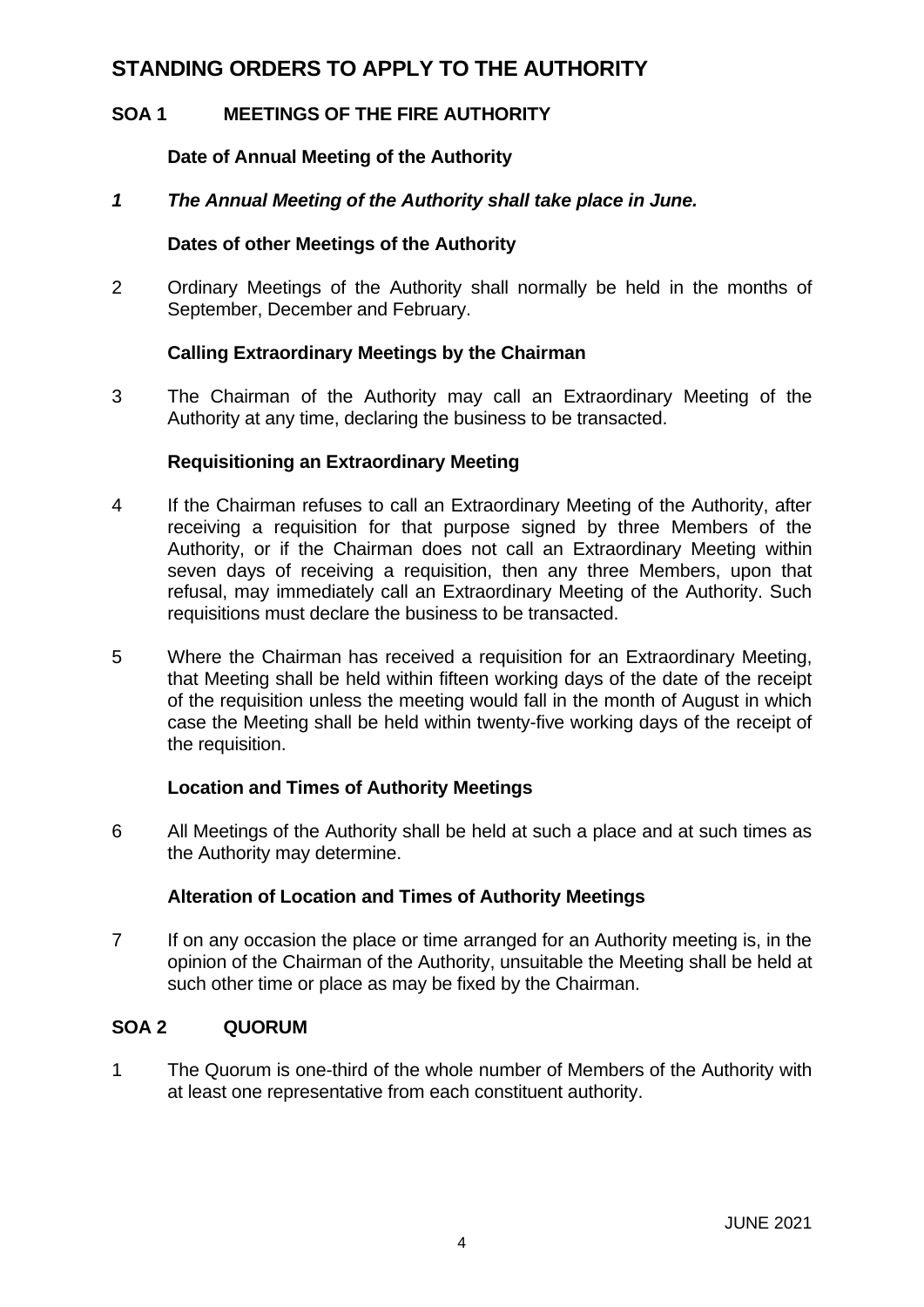- 2 If during any Meeting of the Authority the number of Members present does not form a Quorum, then the Chairman shall adjourn the Meeting and arrange another date and time, or if no such date and time are fixed by the Chairman any unfinished business before the Authority shall be considered at the next Ordinary Meeting of the Authority.
- 3 Where these Standing Orders apply to committee, sub-committee and Panel meetings, the quorum will be one third of the membership, or 4 Members, whichever is the greater, except where the committee, sub-committee, or panel comprises either 5 or less Members, when the quorum will be the nearest whole number of Members to, but not less than, one half of the membership.

# **SOA 3 ORDER OF BUSINESS, AGENDA PROCEDURE AND SUMMONS**

- 1. At the Annual Meeting of the Authority or when a vacancy exists for the post to elect a Chairman and consider the election of a Vice-Chairman.
- 2. To elect a Member to preside if the Chairman and Vice-Chairman are both absent.
- 3. To receive any apologies for absence and any changes in Membership since the last meeting of the Authority.
- 4. To consider and to amend or approve, and the Chairman to sign as a correct record the approved Minutes of the previous meeting.
- *5.* Members to declare any disclosable pecuniary interests if these have not been entered onto the Authority's register (where the matter is not a 'sensitive interest') they may have in a particular item to be considered in accordance with section 31 of the Localism Act 2011;and officers to declare any interests they may have in a particular item to be considered in accordance with section 117 of the Local Government Act 1972*.*
- 6. The Chairman to invite officers to provide verbal updates on any actions noted in the Minutes from the previous meeting.
- 7. To receive the Chairman's announcements.
- 8. To receive petitions in accordance with Standing Order SOA6.
- 9. To receive questions in accordance with Standing Order SOA7.
- 10. To dispose of business (if any) remaining from the last meeting.
- 11. To consider notices of motion in the order in which they were received.
- 12. To consider statutory and other reports of officers of the Authority.
- *13.* To authorise the sealing of documents.
- 14. To consider other business, specified on the Agenda.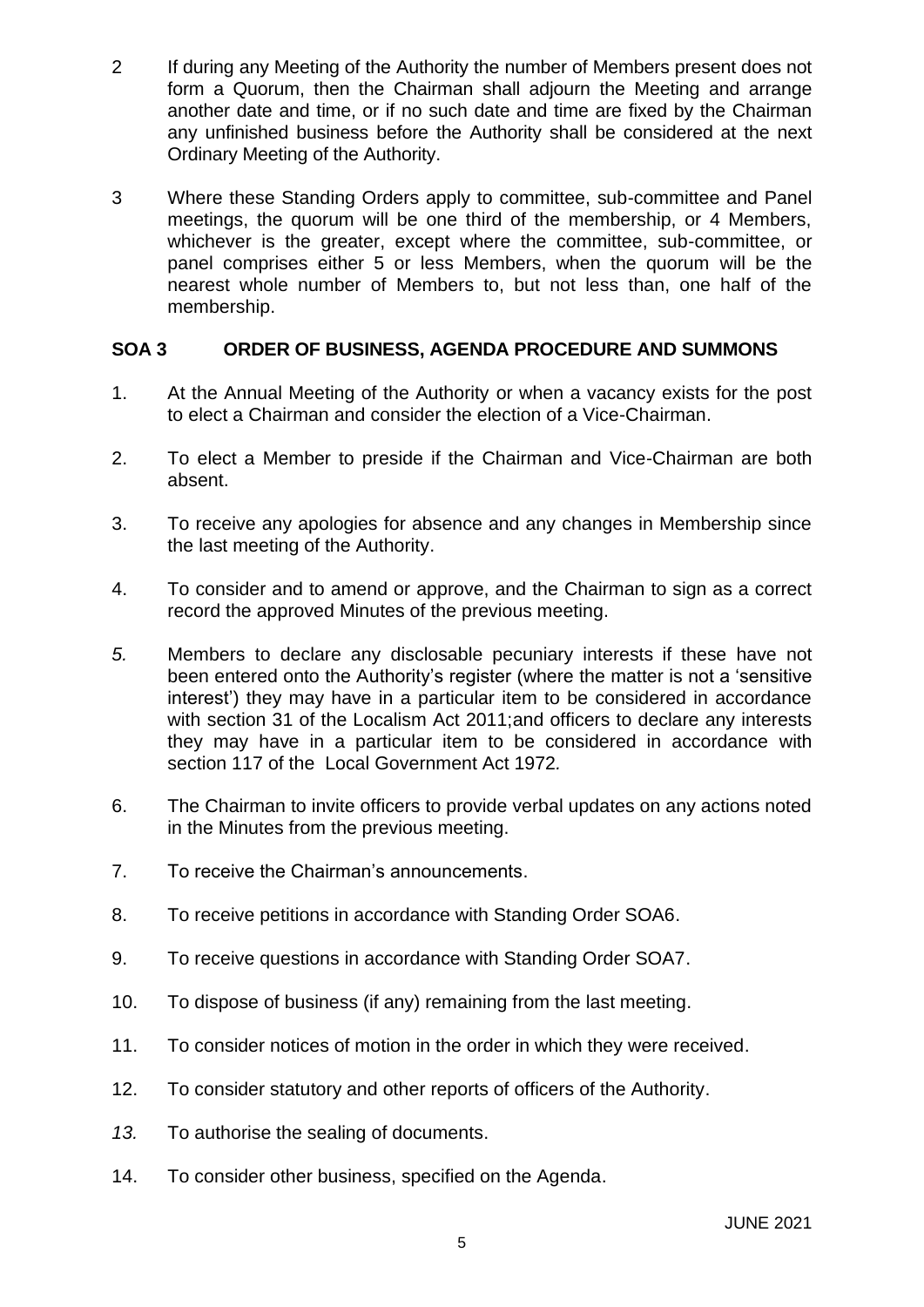- 15. The Order of business may be varied at the meeting at the discretion of the Chairman but such a variation shall not displace business falling under items 1,2,3,4,5.
- 16. No business may be transacted at a Meeting of the Authority or its Committees which is not specified in the agenda for the Meeting unless the Chairman of the Meeting agrees that the item should be considered as a matter of urgency and the reason for urgency shall be specified in the Minutes.
- 17. At least five clear working days before a meeting of the Authority or any Committee a summons to attend the Meeting, in the name of the Monitoring Officer of the Authority and together with an agenda specifying the business to be transacted, shall be left at or sent by post to the usual place of residence (or such other address as the Member may specify) or, where a Member has given consent for the summons to be transmitted in electronic form to a particular electronic address (and consent has not been withdrawn) sending it in electronic form to that address, of every Member of the body in question, provided that want of service of the summons shall not affect validity of the Meeting.

# **SOA 4 ELECTION OF AND POWERS OF THE CHAIRMAN**

- 1. Any power or duty assigned to the Chairman relating to the conduct of a Meeting may in the Chairman's absence be exercised by the person presiding at the Meeting.
- 2. The Procedure for the Election of Chairman shall be:
	- (a) If the Chairman of the Authority wishes to seek nomination to the post of Chairman for a further year, he/she should resign immediately before the commencement of the Annual meeting to allow the Vice-Chairman to preside over the Election.
	- (b) In the absence of the Vice-Chairman, the Monitoring Officer or an officer nominated by him or her will preside.
	- (c) Any Member may cast their vote at any time before the vote has finally been declared.

#### **SOA 5 MINUTES**

- 1 As soon as the Minutes have been read, or taken as read, the Chairman shall put the question that the Minutes of the last Meeting of the Authority be signed as a correct record.
- 2 The Minutes of any Meeting of the Authority shall be submitted to the next suitable Meeting of the Authority provided that they do not require submission to an Extraordinary Meeting.

# **Accuracy of Minutes**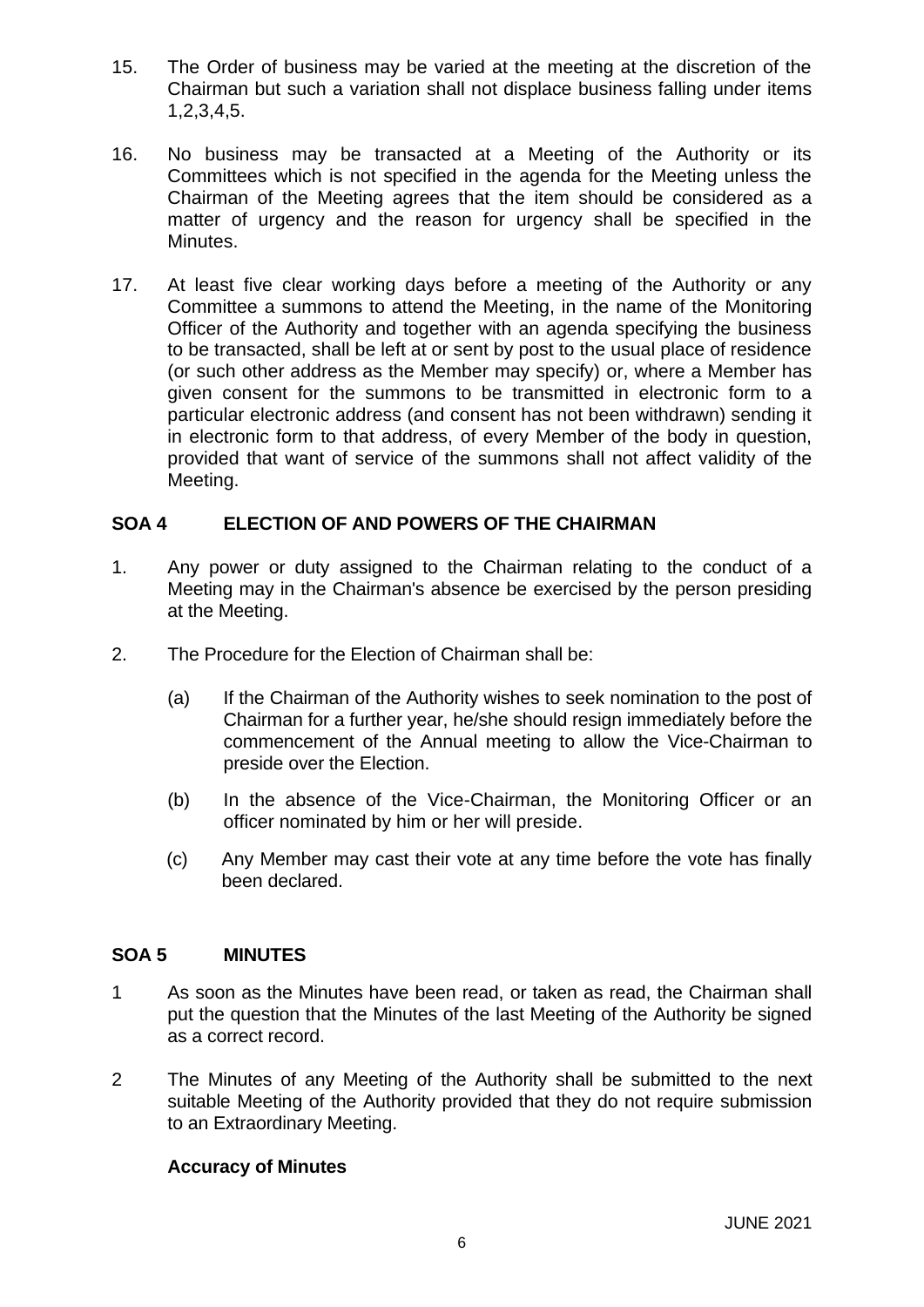3 No motion or discussion shall take place upon the Minutes, except upon their accuracy, and any question of their accuracy shall be raised by moving a formal amendment to the Minutes.

# **Signing Minutes**

4 If no such question is raised, or if it is raised then as soon as it is disposed of, the Chairman shall sign the Minutes.

# **SOA 6 PETITIONS**

- 1 Any Member of the constituent Councils, a District Council, or Parish Council, falling within the Fire Authority area may Petition the Fire Authority.
- 2 The substance of a petition presented at a Meeting of the Authority shall be summarised, in not more than four minutes, by the Member of the Council who presents it. If the petition does not refer to a matter before the Authority it shall be referred without debate to the appropriate Committee.
- 3 If the petition refers to a matter before the Authority it will be available for Members to inspect during the course of the Meeting.

# **Petitions to Committees**

- 4 If a petition is referred to a Committee for further consideration, the Member presenting the petition may attend the Meeting concerned to present and speak to the petition.
- 5. If, alternatively, a petition is first presented by a Member of the Councils listed in Standing Order SOA 6(1) at a Meeting of a Committee of the Authority, that Member may attend the Meeting concerned to present and summarise the petition.

# **SOA 7 QUESTIONS AND RIGHTS OF ACCESS AT AUTHORITY MEETINGS**

# **Questions**

- 1 Every question asked under this Standing Order shall be put when the item "Questions" is reached on the Agenda.
- 2 Every question shall be put and answered without discussion but the person to whom a question has been put may decline to answer, or if convenient, arrange for a written answer to be sent to the questioner and circulated to Members of the Authority.
- 3 One supplementary question from the same questioner, provided it introduces no new matter, may be asked with the consent of the Chairman of the Meeting.
- JUNE 2021 4 Members of the Authority, or its constituent councils, District, or Parish Councils may submit written questions prior to the Meeting to allow their full and proper consideration. Such questions shall be received by the Monitoring Officer to the Authority, *in writing,* at least two clear working days before the day of the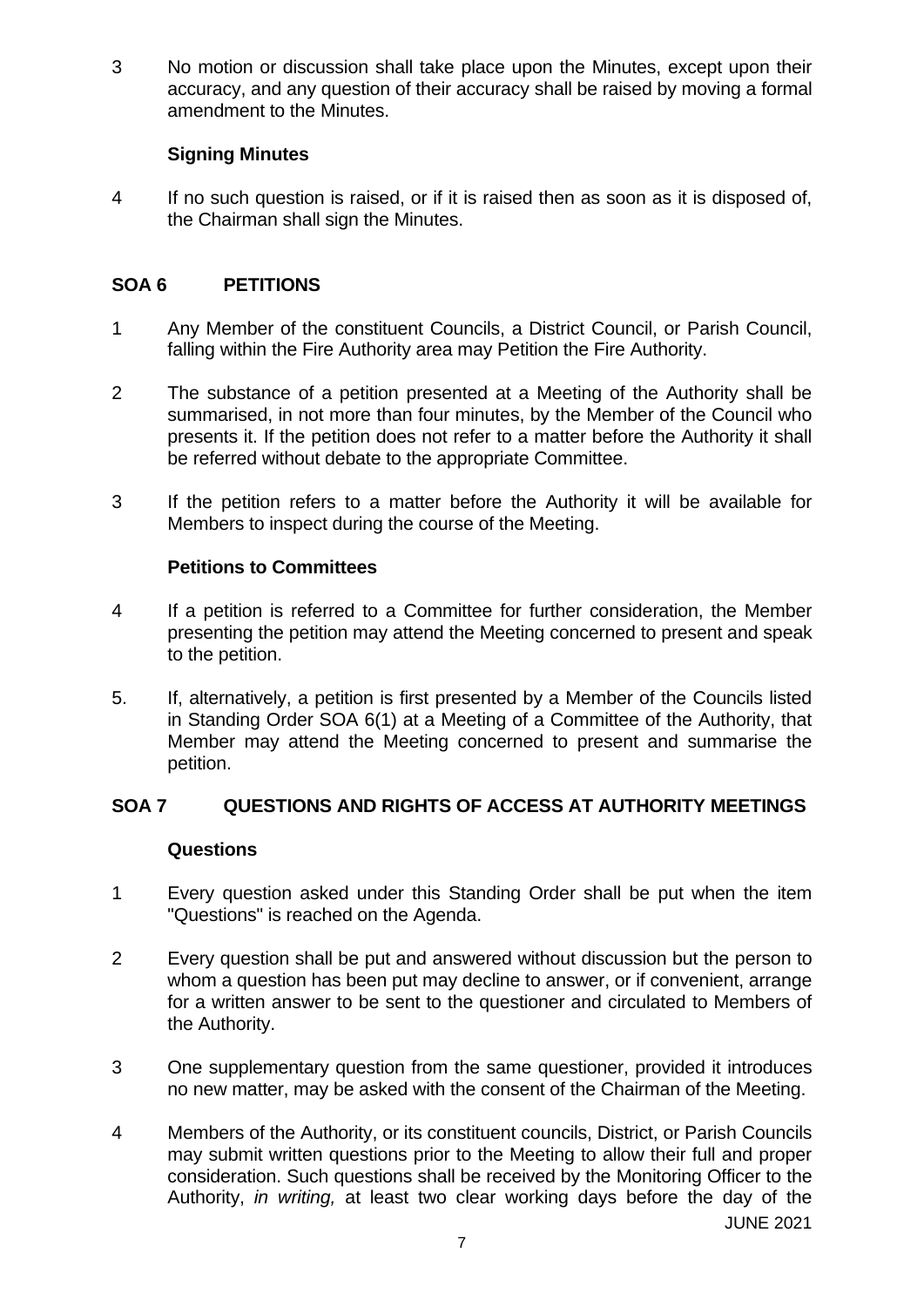Meeting of the Authority or the Committee.

# **Other Questions at Authority Meetings**

- 5 A Member of the Authority may ask the Chairman of a Committee any question on the report of a Committee before the Authority if the question is put before the Authority's consideration of the relevant part of the report is finished.
- 6 Where a written question is addressed to the Chairman of the Authority or its Committees and the desired information is contained in any of the Authority's publications, it shall be sufficient reply to indicate the publication and arrange for a copy to be sent to the questioner.
- 7 Where the reply to any question cannot be given orally at the Meeting, it shall be sufficient if a reply is sent to the questioner within fifteen days of the Meeting and a copy is circulated to all Members of the Authority at the same time.
- 8 A question may be answered by the Chairman of the appropriate Committee or by such other Member as the Chairman of the Meeting may decide.
- 9 Where a Member is unable through absence to put a question asked under paragraph 4 of this Standing Order when it is reached on the agenda, such question shall be treated as withdrawn. However, that Member may then write to the Monitoring Officer to the Authority and request an answer.

# **Rights of Access**

10 Meetings of the Authority or any of its Committees shall be open to the public except when dealing with exempt or prohibited information as specified in Standing Order SOA 7(11) and (12).

# **Exclusion of Public - Exempt Information**

11 The public may be excluded from the whole or part of a Meeting of the Authority or one of its Committees on the grounds that exempt information as defined under section 100A(4) of the Local Government Act 1972 (and as set out below on page 25) might be disclosed (unless the Meeting agrees that the public interest in disclosing the information outweighs the reasons for the information not being disclosed) and the following motion shall be moved:

"Pursuant to Section 100A(4) of the Local Government Act 1972 the public be excluded from the Meeting for the following item(s) of business on the ground(s) that it (they) involve(s) the likely disclosure of exempt information as defined in the paragraph(s) [ ] of Part 1 of Schedule 12A of the said Act and the public interest in maintaining the exemption outweighs the public interest in disclosing the information".

# **Prohibited Disclosure**

- 12 The public must be excluded from any Meeting of the Authority, or any of its Committees, when any information would be disclosed to them which:
	- (a) has been provided by a Government Department on terms which forbid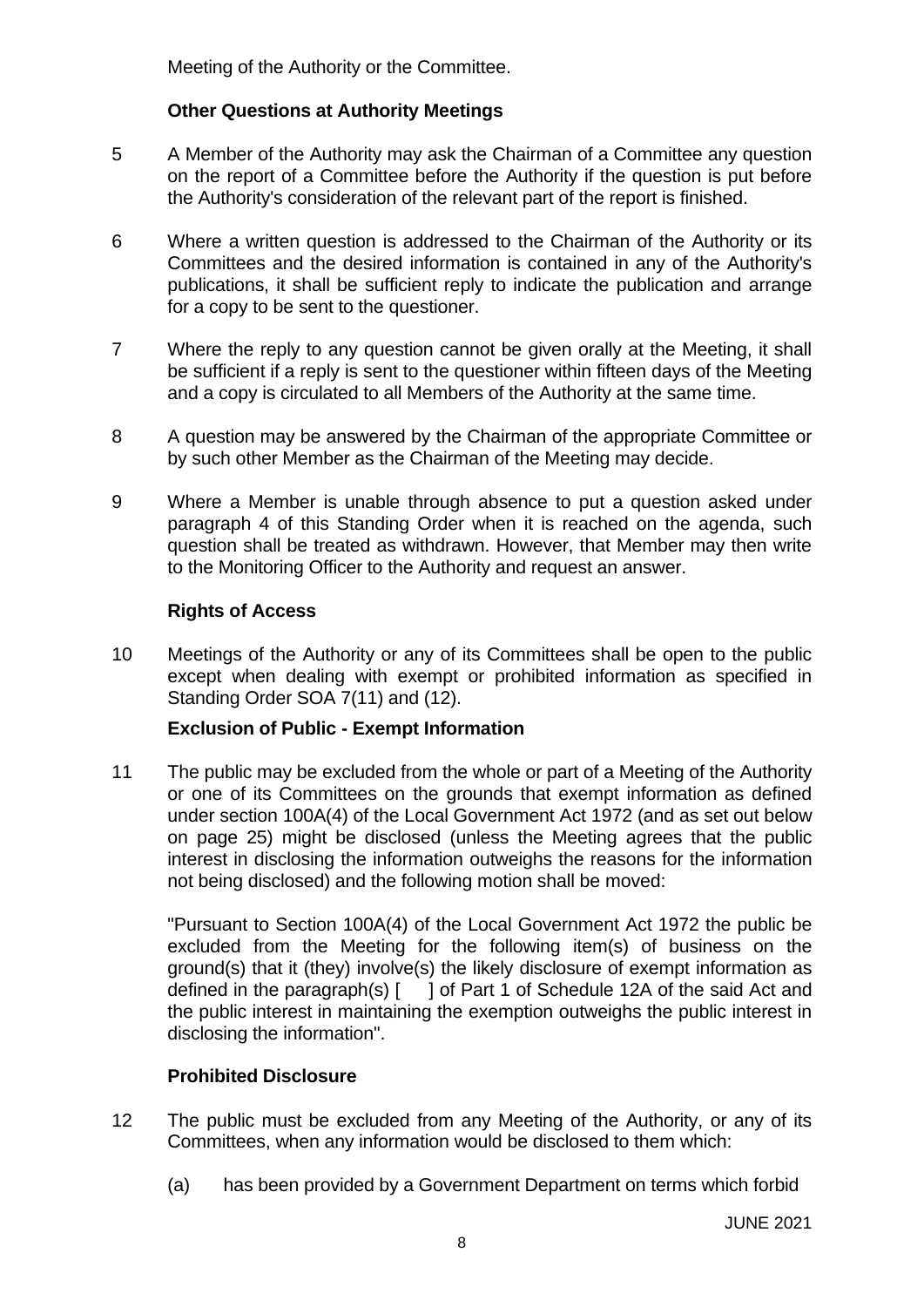disclosure, or

- (b) would be prohibited by law or by an order of the Court.
- 13 The Monitoring Officer to the Authority shall determine which reports or parts of reports are unlikely to be taken in public and shall withhold such papers from public circulation.

# **Rights to Speak - Members**

- 14 A Member of the constituent Councils who is not a Member of the Authority may attend Meetings of the Authority or its Committees to make a statement on behalf of the Member's constituents in the case of any item under discussion which directly affects the Member's division, with the prior consent of the Chairman of the Meeting which will not be unreasonably withheld. The Member's statement will not last longer than four minutes.
- 15 Where the Chairman of a Committee has agreed to extend an invitation to all Members of the Authority to attend when major matters of policy are being considered, a Member who is not a member of the Committee may attend and speak at such Meetings at the invitation of the Chairman of that Committee.

# **Adjournment and Rights to Speak - Public**

- 16 The Authority may, when members of the public are present, adjourn a Meeting to hear the views of the public on a particular agenda item. The proposal to adjourn must be moved by a Member, seconded and agreed by a majority of the Members present and voting.
- 17 Prior to inviting the public to speak, the Chairman should advise that they:
	- (a) raise their hands to indicate their wish to speak at the invitation of the Chairman,
	- (b) speak for no more than four minutes,
	- (c) should only speak once unless the Chairman agrees otherwise.
- 18 The Chairman should resume the Meeting as soon as possible, with the agreement of the other Members present.
- 19 Adjournments do not form part of the Meeting and should be confined to times when the views of the public need to be heard.

# **SOA 8 NOTICES OF MOTION**

1 Except for Motions under Standing Order SOA 9 which may be moved without notice, every notice of motion shall be given *in writing*, signed by the Member or Members of the Fire Authority giving the notice, and delivered at least twelve clear days, excluding Sundays and Bank Holidays before the next meeting of the Authority, at the office of the Monitoring Officer to the Authority, by whom it shall be dated and entered in a book which shall be open to the inspection of every Member of the Authority during normal office hours.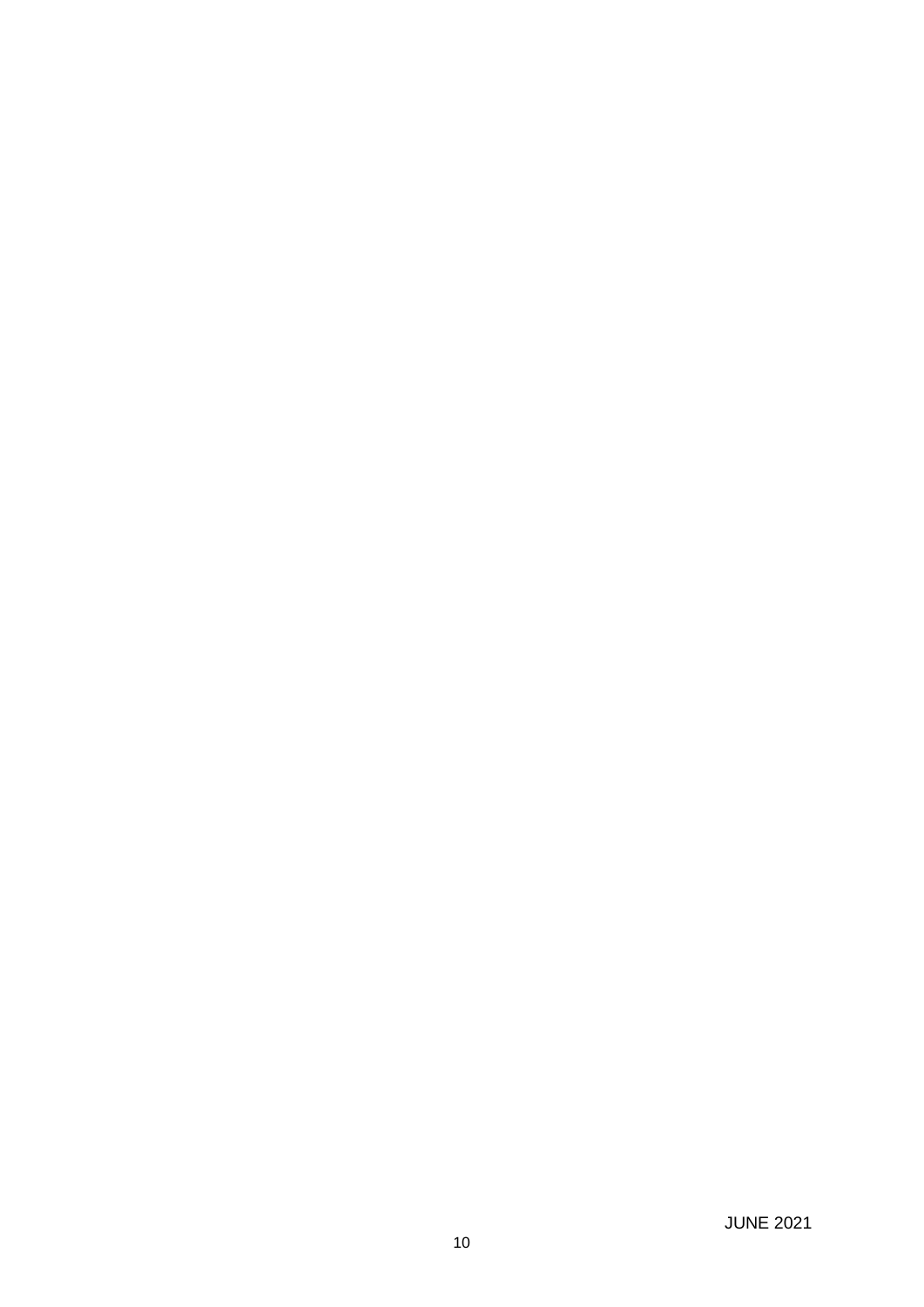#### **Motions to be Set Out in Summons**

2 The Monitoring Officer to the Authority shall set out in the agenda for every Meeting of the Authority all notices of motion given in the order in which they have been received, unless a Member when giving notice has stated in writing that the motion will be moved at some later meeting or the motion has since been withdrawn in writing.

# **Scope of Motions**

- 3 Every motion shall be relevant to some question over which the Fire Authority has power, or which affects the Authority.
- 4 If it appears to the Monitoring Officer to the Authority that a notice of motion is not in order, or is framed in improper or unbecoming language, the Monitoring Officer shall take the direction of the Chairman as to whether and in what form it shall be placed on the agenda, and the decision of the Chairman, after consultation if possible with the giver of the notice, shall be final.

# **Motions not Moved**

- 5 Subject to Standing Order SOA 8(6) a Member giving notice of motion under Standing Order SOA 8(1) shall move the motion, and if not moved (unless postponed by consent of the Authority) the motion will be treated as abandoned and shall not be moved without fresh notice.
- 6 Where a Member is unable through absence to move a motion, that Member may, in writing, and with the consent of the Chairman, assign the right to move the motion to another Member.

# **References of Motion to Committee**

- 7 Motions may, upon being formally moved and seconded, be referred without discussion to a Committee of the Authority as the Authority may determine for consideration and report, unless Standing Order SOA 8(2) is invoked. The Chairman may, if it is convenient and conducive to the despatch of business, allow any motion to be dealt with at the Meeting at which it is brought forward.
- 8 A motion forwarded to a Committee for report, unless the Committee considers that further time or investigation is required, and reports back to the next Meeting of the Authority to this effect, such report shall be made to the next Ordinary Meeting of the Authority as to whether or not the motion should be adopted or give such other advice as the Committee wishes to offer the Authority.
- 9 If the Chairman does not exercise the power given under Standing Order SOA 8(7), the Member moving the motion shall not speak until the report on the motion comes before the Authority.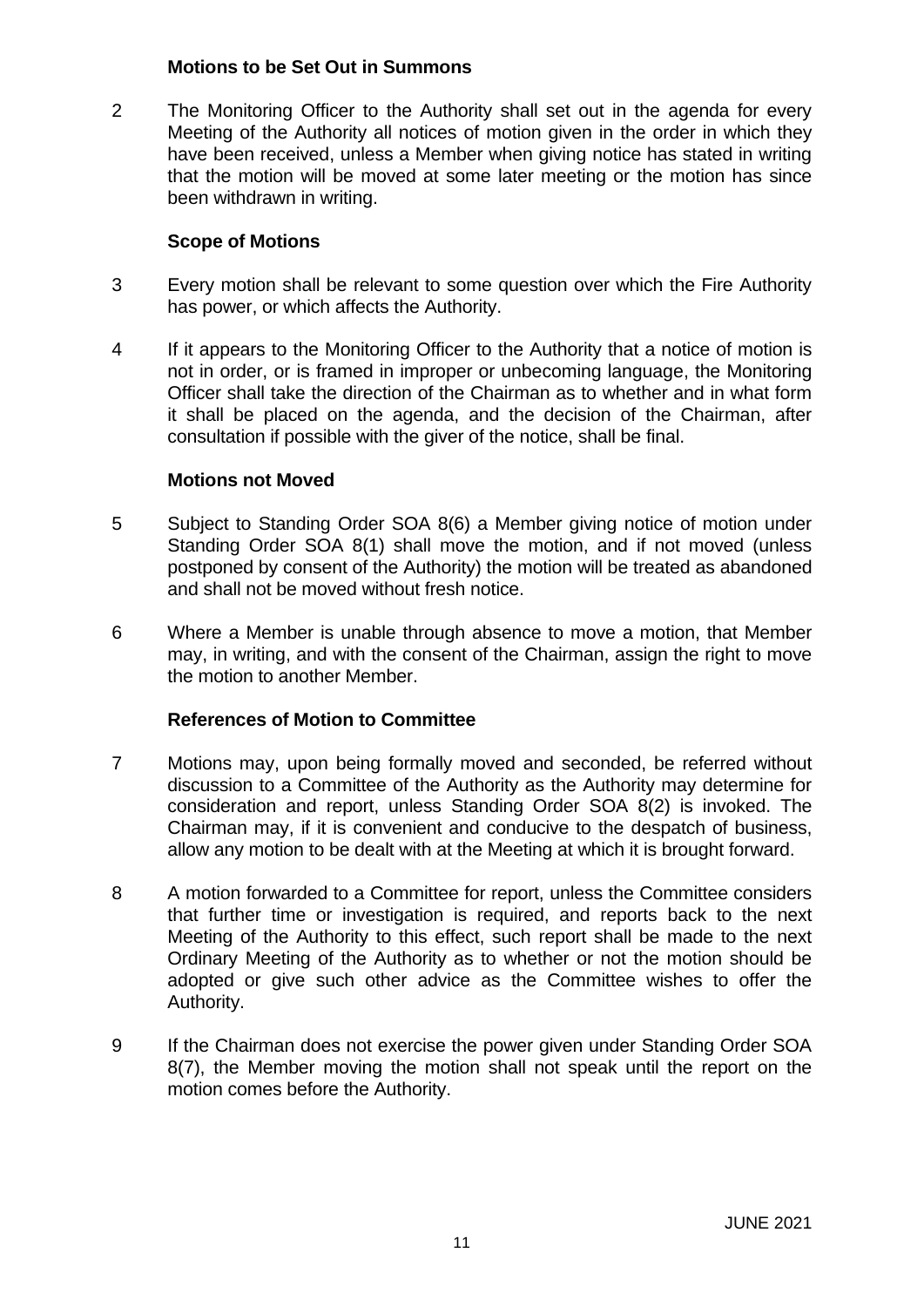# **Proposer of Motion May Attend Committee of Which S/He is Not a Member.**

10 A Member(s) who has proposed a motion which has been referred to a Committee of which s/he is not a member shall be given notice of the meeting at which it is proposed to consider the motion, and the Member shall have the opportunity of speaking but not voting when the motion is under consideration or have the right to place a letter supporting the motion before the Committee. Where a notice of motion has been proposed by more than one Member only one Member may speak on behalf of the proposers.

#### **Rescission of Preceding Resolution**

- 11 No motion to rescind any resolution passed within the preceding six months, and no motion or amendment to the same effect as one which has been disposed of within the preceding six months, shall be proposed unless a recommendation is made by a Committee or a notice has been given bearing the names of at least five Members of the Authority.
- 12 Once any motion under Standing Order SOA 8(11) has been disposed of by the Authority it shall not be open to any Member to propose a similar motion within a further period of six months, provided that this paragraph shall not apply to motions moved in pursuance of the reports or recommendations of a Committee.
- 13 A Committee which, acting under delegated powers, has reached a decision on any matter shall not consider a motion to rescind that decision (or a motion or amendment to the same effect as one which has been disposed of) within six months unless such proposed action appears on the agenda for the Meeting.

# **SOA 9 MOTIONS WHICH MAY BE MOVED WITHOUT NOTICE**

The following motions may be moved without notice:

- (a) Election of a Chairman for the meeting or remainder of the meeting.
- (b) Motions relating to the accuracy of the Minutes.
- (c) Reference back to a Committee of its report or any item upon it.
- (d) Appointment of Committee members if arising from an item on the agenda of the Meeting.
- (e) Adoption of reports and recommendations of Committees or Officers.
- (f) Motions arising from Officers or other reports submitted to Committee or Panels.
- (g) That leave be given to withdraw a motion.
- (h) Amendments to motions.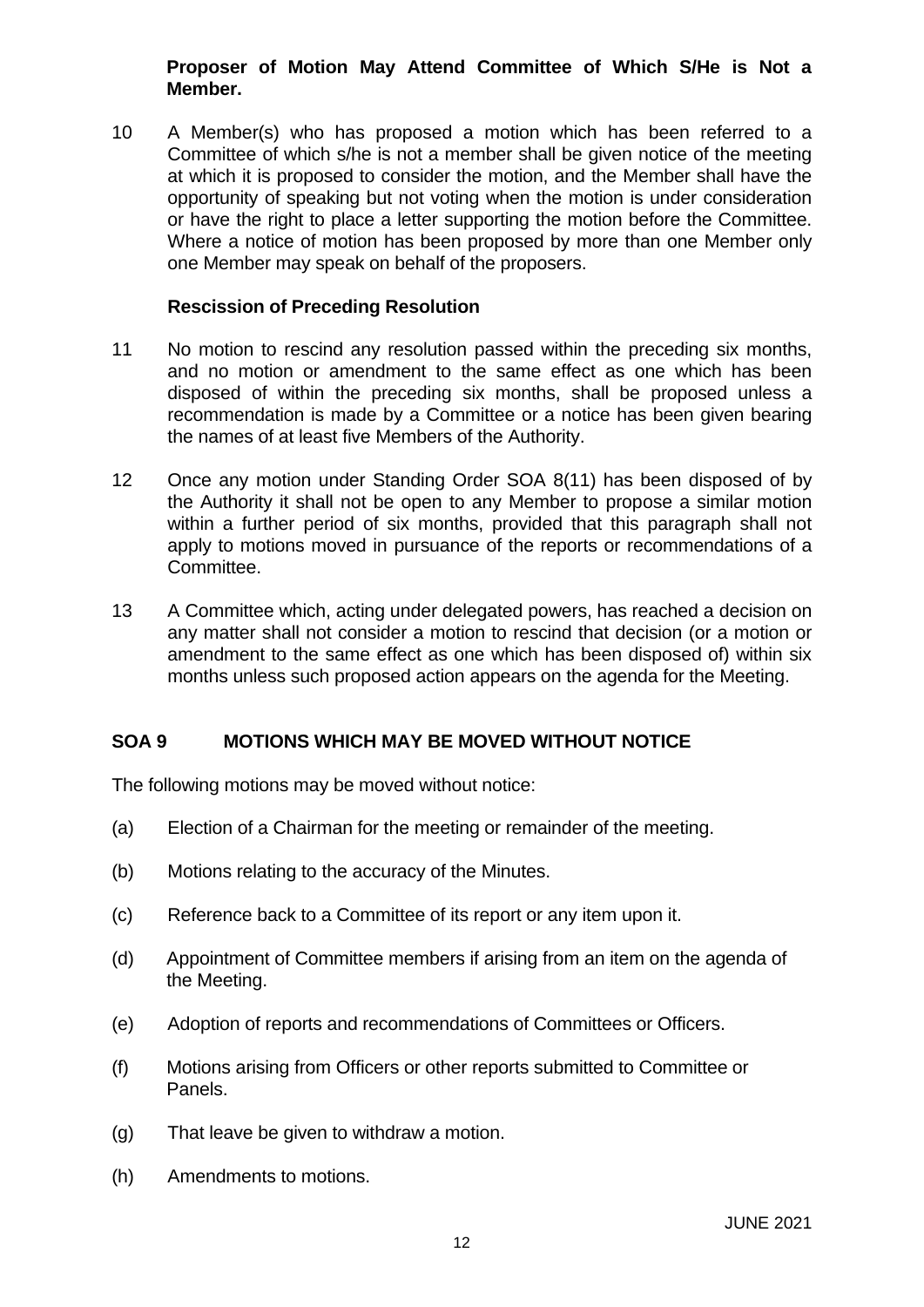- (i) Suspending any Standing Order in accordance with Standing Order SOA 20.
- (j) Motion to exclude the public.
- (k) That a Member named under Standing Order SOA 12 be not further heard or do leave the Meeting.
- (l) Inviting a Member to remain under Standing Order SOA 17.
- (m) Giving consent of the Authority where the consent of the Authority is required by these Standing Orders.
- (n) Amending the time limit for speeches.
- (o) That the Meeting proceed to next business.
- (p) That the question be now put.
- (q) That the debate be now adjourned.
- (r) That the Authority does now adjourn.

#### **SOA 10 DISORDERLY CONDUCT**

#### **Motion to End Disorderly Conduct**

1 If, at a Meeting, any Member of the Authority in the opinion of the Chairman misbehaves by persistently disregarding the ruling of the Chairman or by behaving irregularly, improperly, or offensively, or by wilfully obstructing the business of the Authority, the Chairman or a Member may move "That the Member named be not further heard" and the motion if seconded shall be put to the vote without discussion.

# **Persistent Misconduct**

- 2 If, after such a motion has been carried, the Member persistently misbehaves the Chairman may give such directions as appropriate to require the removal of the Member for such part of the remainder of the Meeting as the Chairman shall determine for the restoration of order, including if necessary adjourning or suspending the sitting of the Authority or Committee, without the question being put, for such period as the Chairman considers expedient.
- 3 If a Member is required to leave the Meeting under Standing Order SOA 10(2) the Member is not entitled to vote during the remainder of the Meeting or such part of the remainder of the Meeting as the case may be.

# **Disturbance by Member of the Public**

4 If a member of the public interrupts the proceedings at any Meeting the Chairman shall issue a warning. If the interruption continues the Chairman shall order the person's removal from the Meeting Room.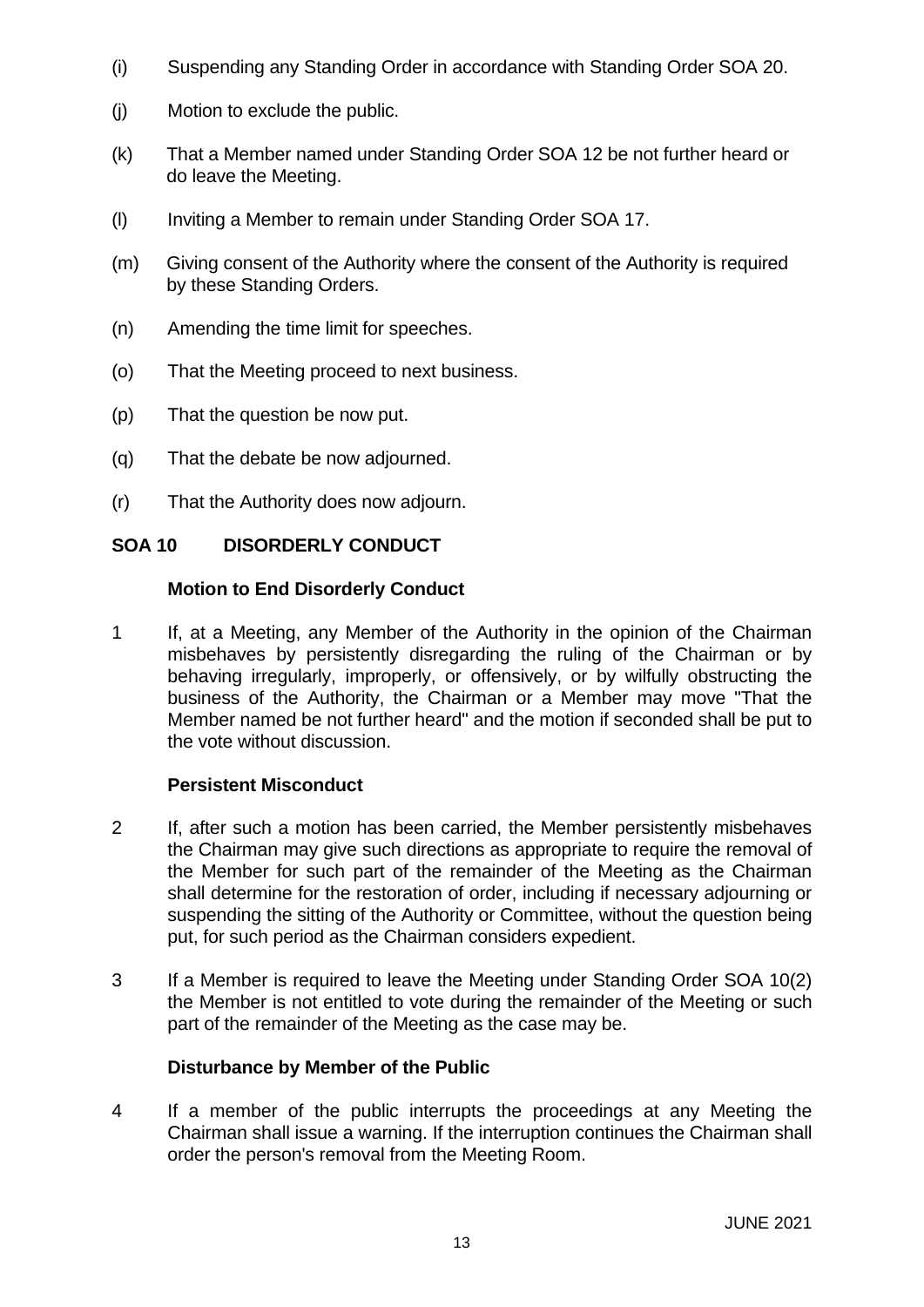5 In case of general disturbance in any part of the Meeting Room open to the public the Chairman shall order that that part of the Room be cleared. If the Chairman considers it necessary s/he may suspend the sitting of the Authority or Committee, without the question being put, for such period as the Chairman considers expedient.

# **SOA 11 VOTING**

# **Voting at Authority Meetings**

- 1 Members will normally vote by a show of hands.
- 2 On the requisition of any Member supported by two other Members who show their support by rising in their places the voting on any question shall be recorded so as to show how each Member present, and voting, gave his/her vote.
- 3 Whenever a vote shall be taken by show of hands only, the Chairman shall ask for all those in favour to signify at once and all those against to signify at once, and if requested by a Member of the Authority the number of those signifying shall be recorded and entered in the Minutes of the Meeting.
- 4 Immediately after a vote is taken any Member may require that his/her vote cast for or against the question, or whether s/he abstained, is recorded in the Minutes.
- 5 In the event of the voting being equal, the Chairman shall have a second or casting vote.
- 6 Immediately after any vote is taken at a budget decision meeting of the Authority there must be recorded in the minutes of the proceedings of that meeting the names of the persons who cast a vote for the decision or against the decision or who abstained from voting.

# **Voting on Appointments**

7 Where there are more than two persons nominated for any position to be filled by the Authority, and no person receives more than one half of the votes given, the name of the person having the least number of votes shall be struck off the list and a fresh vote taken, and so on until a clear majority of votes is given in favour of one person. If two or more persons have equal and least votes, a vote shall be taken to decide whose name shall be struck off the list.

# **SOA 12 SUBSTITUTION**

# **Attendance of Substitutes at Authority Meetings**

1 The Combination Scheme Order does not make provision for substitution of Members at Authority Meetings. Members may resign, by giving notice to the Monitoring Officer to the Authority, and constituent authorities shall nominate a replacement Member to serve on the Fire Authority for the remainder of the time that their predecessor would have served.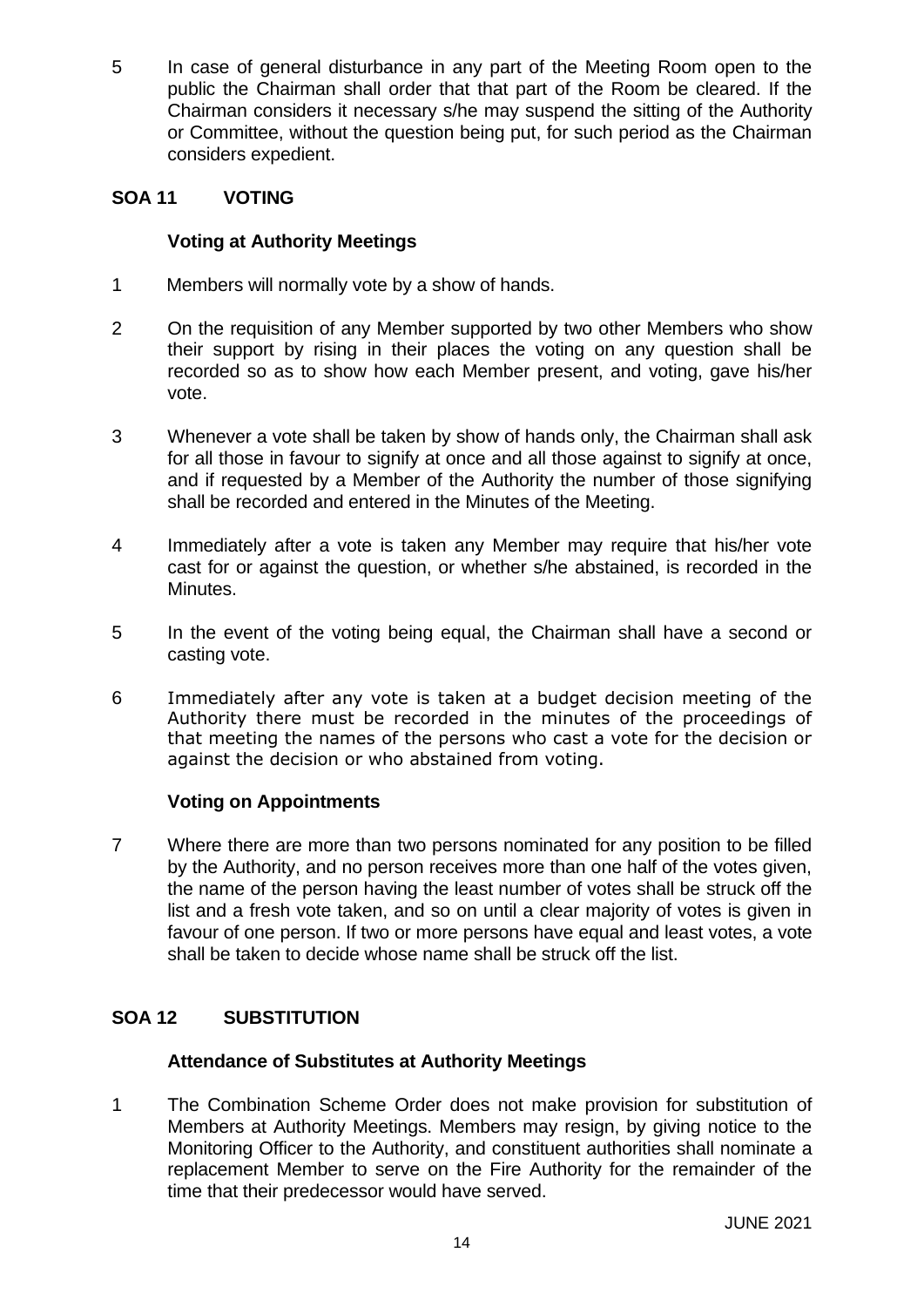- 2 A Member, or that Member's political Group representative for the purpose on the Authority, may nominate any other Member of the Authority to act as substitute at any Committee Meeting and, in the absence of the Member from any Meeting of the relevant Committee the nominee shall be entitled to attend, speak and vote at the Meeting (but not, in the case of the nominating Member being the Chairman or Vice-Chairman, to exercise the rights and functions of that office).
- 3 The nomination or revocation of nomination of a substitute shall be in writing specifying the Committee to which it relates and the period or periods of time for which the substitution shall apply, and shall be signed and sent by the substituted Member's political Group representative for the purpose on the Authority, to the Monitoring Officer to the Authority. Upon receipt, the Monitoring Officer will amend the Members' Register accordingly.
- 4 A Member attending as substitute shall, at the commencement of the Meeting, identify the Member on whose behalf s/he attends, who shall then be excluded from participation in that Meeting.

# **SOA 13 EXERCISE OF DELEGATED POWERS**

1 The Authority, or a duly constituted Committee acting in the exercise of its delegated powers and in accordance with its terms of reference, shall be entitled to take executive action.

# **SOA 14 INSPECTION OF DOCUMENTS**

- 1 A Member of the Authority may, for the purposes of his/her duty as such a Member but not otherwise, on application to the Monitoring Officer to the Authority inspect any document which has been considered by a Committee or by the Authority and if copies are available shall on request be supplied for the like purposes with a copy of such a document.
- 2 A Member shall not knowingly inspect, or request a copy of, any document relating to a matter in which s/he is professionally interested or in which s/he has a pecuniary interest within the meaning of the Local Government Act, 1972. This Standing Order shall not preclude the Monitoring Officer to the Authority from declining to allow inspection of any document which is or in the event of legal proceedings would be protected by privilege arising from the relationship of solicitor and client.

# **SOA 15 COMMON SEAL AND SIGNATURE OF DOCUMENTS**

- 1 The Common Seal of the Authority shall be kept in a safe place in the custody of the Monitoring Officer to the Authority.
- 2 A decision of the Authority, or any of its committees, will be sufficient authority for sealing any document necessary to give effect to it.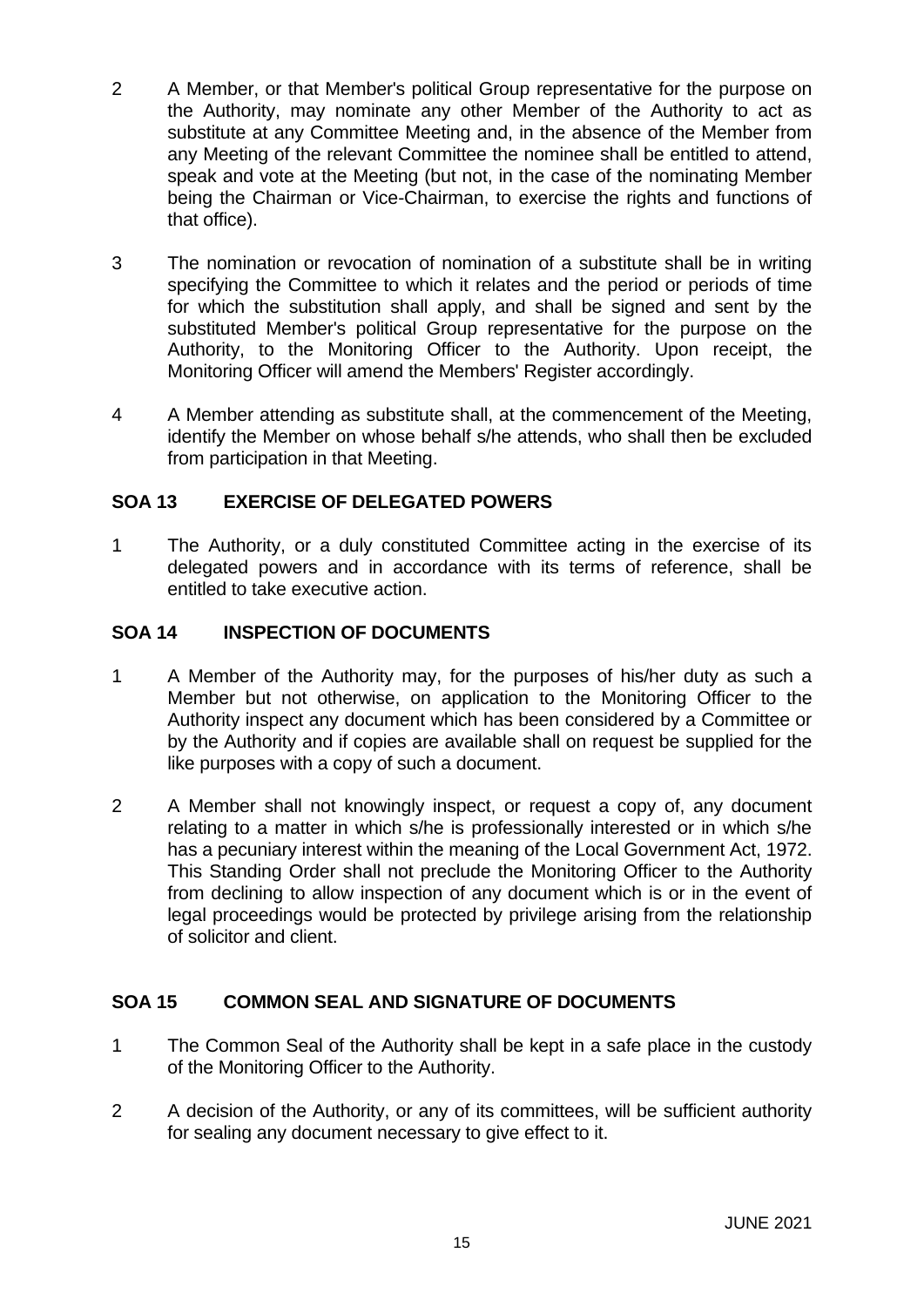- 3 The affixing of the Common Seal will be attested by the Monitoring Officer to the Authority.
- 4 Any entry of every sealing will be made and consecutively numbered in a book kept for that purpose, and will be signed by the person who attested the sealing.
- 5 Where any document is a necessary step in legal proceedings on behalf of the Authority it shall, unless any enactment otherwise requires or authorises or the Authority has given the necessary authority to some other person for the purpose of such proceedings, be signed by the Chief Fire Officer, or the provider of legal services to the Authority.

# **SOA 16 DISCLOSURE OF INFORMATION BY MEMBERS**

- 1 A Member shall not disclose or quote in public the contents of any agenda, report or other document which is marked "Confidential" or "Not for Publication" unless and until the document has been made available to the public or the press by or on behalf of the Authority or its Committees.
- 2 A Member of the Authority shall not disclose to a non-member or quote in public any matter that is not otherwise published coming to the Member's knowledge by virtue of his/her office as a Member of the Authority where such disclosure would prejudice the interests of the Authority.

# **SOA 17 INTERESTS OF MEMBERS AND OFFICERS IN CONTRACTS AND OTHER MATTERS**

- 1 Upon accepting Office to the Authority Members and Co-Opted Members declare that they will observe the Authority's Code of Conduct for Members and Co-opted Members.
- 2 A member with a disclosable pecuniary interest in an item of business must not, unless a dispensation has been granted take part in the discussion or vote on that item and must withdraw from the meeting room including any public gallery or public seating area before the item is considered by the meeting.
- 3 The Chief Fire Officer and Chief Executive shall record in a book to be kept for the purpose particulars of any notice given by an officer of the Authority, under the Local Government Act 1972, of any pecuniary interest in a contract and the book shall be open during office hours for the inspection of any Member.

# **SOA 18 INSPECTION OF LANDS OR PREMISES**

- 1 A Member of the Authority, unless authorised to do so by the Authority or a Committee, has no right to enter and/or inspect any lands or premises which the Authority has the right or statutory duty to inspect.
- 2 A Member of the Authority has no right to enter Fire Authority premises or require any action to be taken for any works to be carried out by or on behalf of the Authority without proper authority being given.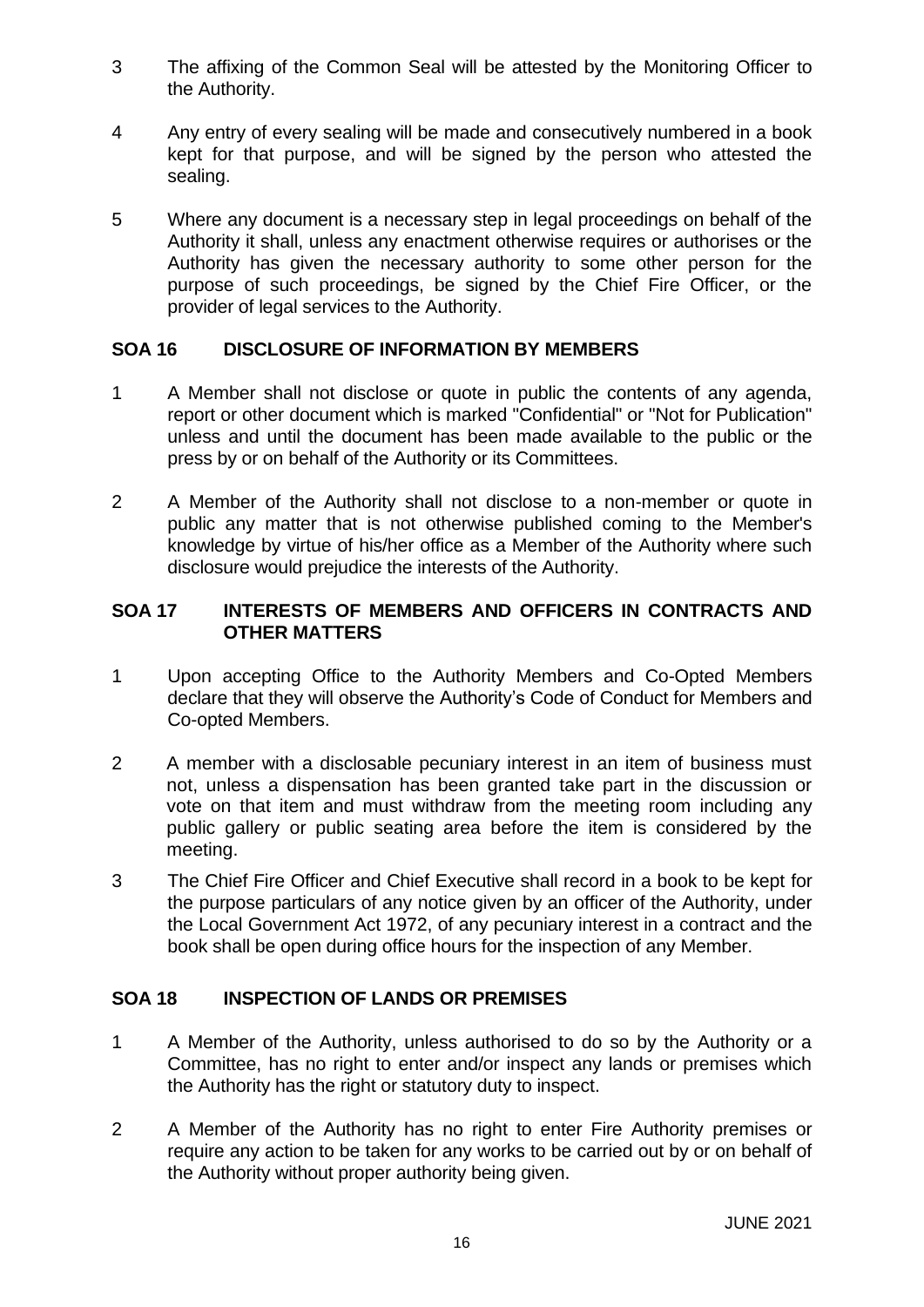# **SOA 19 CANDIDATES FOR APPOINTMENT**

#### **Canvassing of Members**

1 Canvassing of Members of the Authority or its Committees directly or indirectly for any employment under the Authority shall disqualify the candidate for such appointment.

# **Canvassing by Members**

2 A Member of the Authority shall not solicit for any person any employment with the Authority, or recommend any person for such appointment or for promotion.

# **Relatives of Members or Officers**

- 3 Candidates for any appointment under the Authority who know that they are related to any Member or officer of the Authority shall, when making application, disclose that relationship. A candidate who fails to do so shall be disqualified for such appointment and, if appointed, shall be liable to dismissal without notice.
- 4 Every Member and officer of the Authority shall disclose to the Chief Fire Officer and Chief Executive (or in the case of Chief Fire Officer and Chief Executive when disclosure shall be made to the Monitoring Officer) any relationship known to exist between him/herself and a candidate for an appointment of which s/he is aware. Where the appointment is a matter requiring Member involvement it shall be the duty of the Chief Fire Officer and Chief Executive (or the Monitoring Officer, as the case may be) to report any such disclosure to the Authority or the appropriate Committee.
- 5 Where relationship to a Member of the Authority is disclosed Standing Order SOA 17(2) shall apply.

# **Proximity of Relationship**

6 For the purposes of this Standing Order "officer" means any individual with a contract of employment with the Authority. For the purpose of this Standing Order there shall be deemed to be a relationship if the candidate is a family member. Family membership includes a partner (whether or not this is a formal marriage or civil partnership) a parent, a parent-in-law, a son or daughter, a stepchild, the child of a partner, a brother or sister ,a partner's brother or sister, a niece or nephew, a grandchild or a grandparent.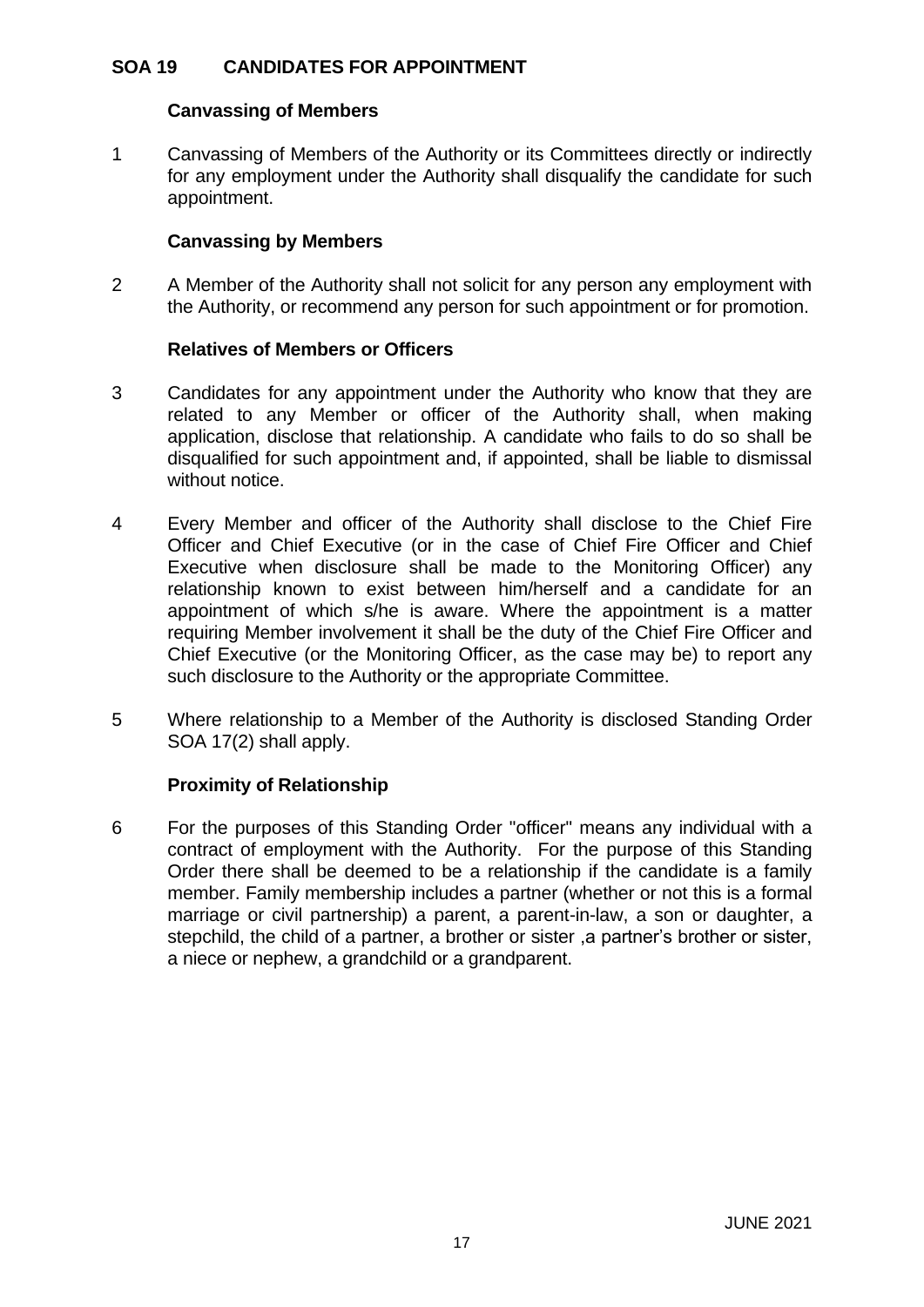### **SOA 20 SUSPENSION, VARIATION, AND REVOCATION OF STANDING ORDERS**

# **Suspension**

- 1 Any Standing orders may be suspended by resolution of the Authority so far as regards any business at a Meeting of the Authority where its suspension is moved except for those Standing Orders governed by statutory requirements.
- 2 A motion to suspend Standing Orders shall not be moved without notice under Standing Order SOA 9(1)(i) unless at least a Quorum is present.
- 3 Any motion for a suspension shall state the specific Standing Order or Standing Orders which it is desired shall be suspended.

#### **Variation and Revocation**

- 4 Any motion to add to, vary or revoke these Standing Orders other than such a motion of which notice is given under Standing Order SOA 8(1) or a motion after consideration of a proposal or recommendations received in a report from a committee or from an officer of the Authority shall, when proposed and seconded, stand adjourned without discussion to the next Ordinary Meeting of the Authority. Any changes are to take effect from the end of the Meeting at which those changes are agreed.
- 5 A printed copy of these Standing Orders shall be given to each Member of the Authority, as part of the induction pack upon nomination to the Authority by the Constituent Authority.

# **SOA 21 INTERPRETATION**

- 1 The Interpretation Acts shall apply to these Standing Orders.
- 2 The ruling of the Chairman as to the construction or application of any of these Standing Orders, or as to any proceedings of the Authority, shall be final.
- 3 In these Standing Orders any reference to a statutory provision, regulations or code of conduct shall be construed as a reference to the provision, regulations or code of conduct as amended, substituted, or extended from time to time.
- 4 Any reference in these Standing Orders to a Group representative shall be construed to be a reference to the Member/s nominated for the purpose/s specified by each political group on the Authority to the Monitoring Officer to the Authority.

# **SOA 22 FINANCIAL REGULATIONS**

Such Financial Regulations as the Authority may from time to time make for regulating and controlling the finances of the Authority shall have the force and validity of Standing Orders.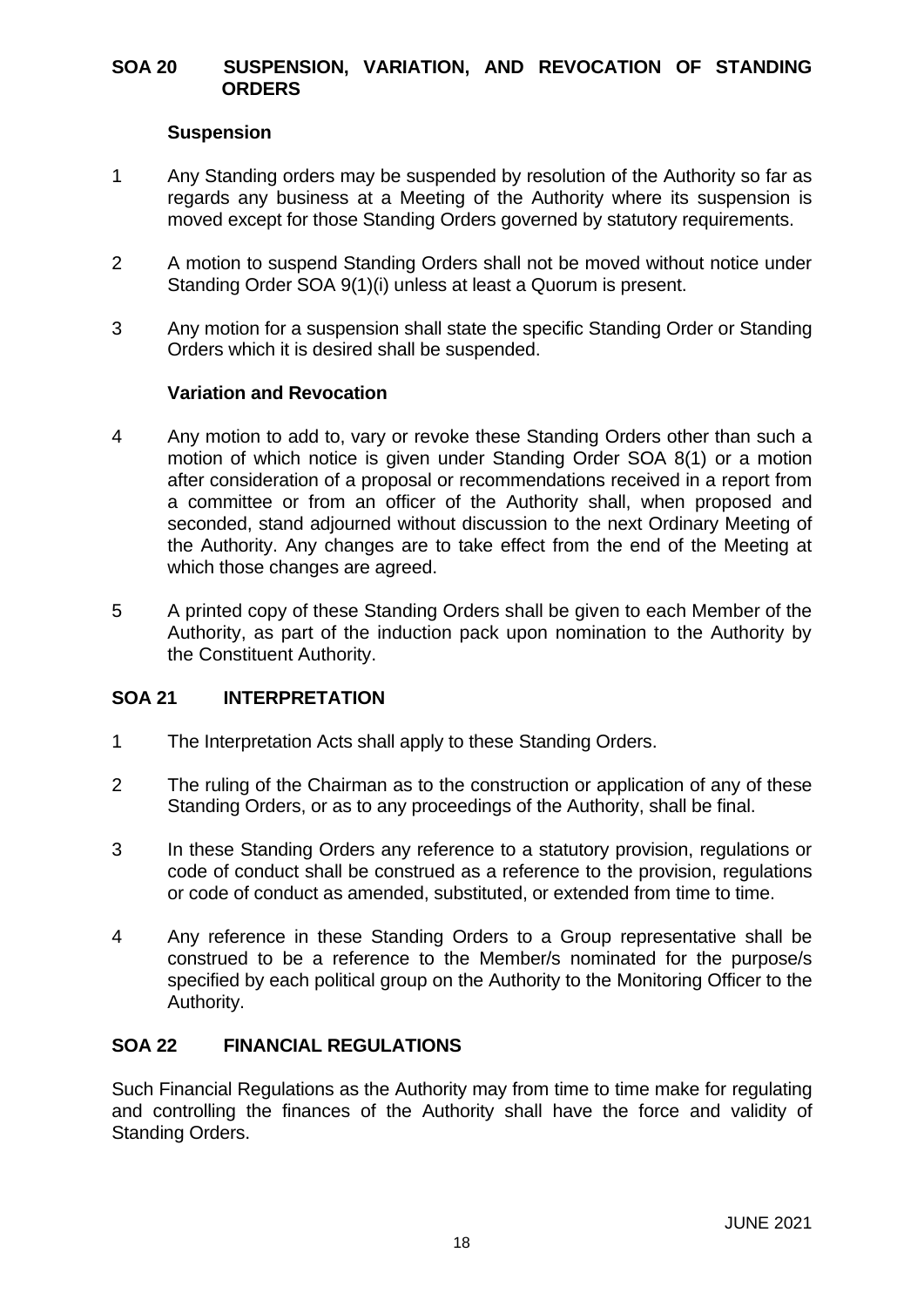# **STANDING ORDERS TO APPLY TO COMMITTEES**

**SOC 1**The following Standing Orders shall, with any necessary modifications, apply to Committees of the Fire Authority:

| SOA 2(2) and (3)            | Quorum                                                                                                                    |
|-----------------------------|---------------------------------------------------------------------------------------------------------------------------|
| SOA <sub>3</sub>            | Order of Business, Agenda Procedure<br>and<br>Summons                                                                     |
| SOA 4                       | Election of and Powers of Chairman                                                                                        |
| SOA $5(1)(2)(3)$ and $(4)$  | <b>Approval of Minutes</b>                                                                                                |
| SOA <sub>7</sub>            | Questions and Rights of Access                                                                                            |
| SOA 8(8)                    | References of Motion to Committee                                                                                         |
| SOA 8(10)                   | Proposer of Motion may attend Committee Meeting<br>of which he is not a member.                                           |
| SOA <sub>9</sub>            | Motions which may be moved without notice except<br>for i and m. $(SOA 9(1)(f)$ does not apply to Authority<br>Meetings). |
| <b>SOA 10</b>               | Disorderly conduct                                                                                                        |
| SOA $11(1)(4)(5)$ and $(6)$ | Voting and Voting on appointments                                                                                         |
| SOA 12(2)                   | <b>Substitutes</b>                                                                                                        |
| <b>SOA 13</b>               | <b>Exercise of Delegated Powers</b>                                                                                       |
| SOA 17(2)                   | <b>Interests of Members</b>                                                                                               |
| <b>SOA 20</b>               | Suspension, variation and revocation of Standing<br><b>Orders</b>                                                         |
| $D$ 1 - 16                  | <b>Rules of Debate</b>                                                                                                    |

# **SOC 2 STANDING COMMITTEES**

- 1 The size and number of Standing Committees shall be decided by the Authority.
- 2 The Monitoring Officer to the Authority shall keep a list of all such Committees and maintain details of their terms of reference and membership.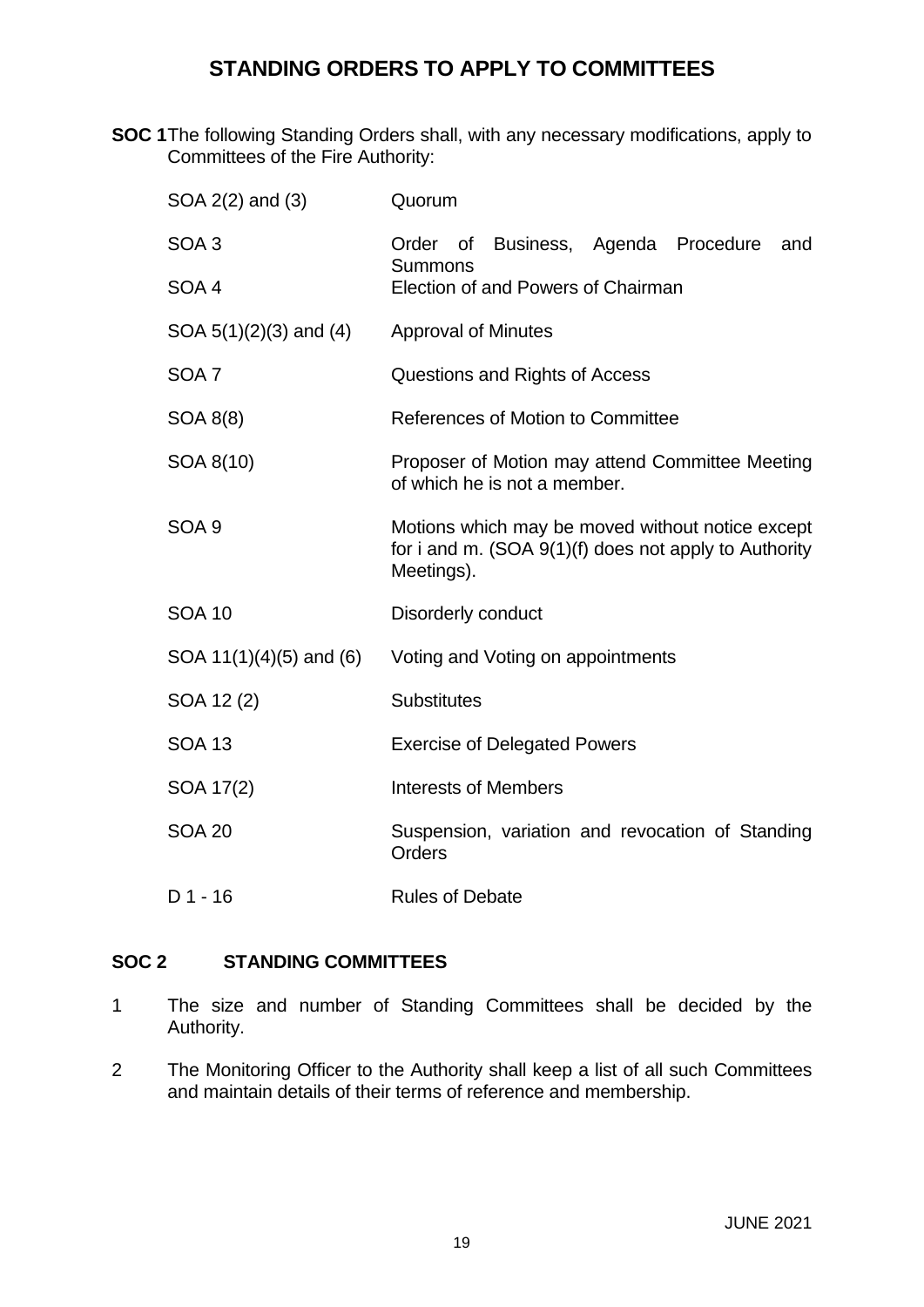# **SOC 3 APPOINTMENT OF COMMITTEES**

The Authority shall at the Annual Meeting appoint its Standing Committees, and may at any time appoint such other Committees as are necessary to carry out the work of the Authority but, subject to any statutory provision:

- (a) shall not appoint any Member of a Standing Committee so as to hold office later than the next Annual Meeting nor appoint any Member to both the Executive Committee and the Overview and Audit Committee
- (b) may at any time dissolve or alter the membership of a Committee.
- (c) may resolve that non-voting co-optees shall also be appointed to any **Committee**

# **Proportionality**

- 2 Seats on Committees shall be distributed among political groups in proportion to their membership of the Authority.
- 3 Before the Annual Meeting the Monitoring Officer to the Authority shall consult with the retiring Chairman of the Authority and Group Leaders/Spokespersons on the size and membership of Committees and shall report as appropriate to the Annual Meeting.
- 4 This report will provide for the determination of the allocation of seats on Committees to the different political groups and recommends the appointments for each group.
- 5 Similar reports shall be submitted to each Standing Committee at its first Meeting after the Annual Meeting of the Authority.

#### **Casual Vacancies**

6 The Authority may appoint from its membership Members to fill any casual vacancies that may arise on its Committees.

# **SOC 4 ELECTION OF CHAIRMAN OF COMMITTEES AND APPOINTMENT OF VICE-CHAIRMAN**

- 1 Every Standing Committee shall, at its first Meeting after appointment and at its first Meeting after the Annual Meeting of the Authority or as soon as practicable thereafter, elect a Chairman and appoint a Vice-Chairman who shall hold office for a year or until their successors are elected or appointed.
- 2 If both Chairman and Vice-Chairman are absent from a Meeting a Chairman for the Meeting shall be elected.
- 3 No Member shall hold the office of Chairman or Vice-Chairman unless s/he is a Member of the Committee in question and is also a Member of the Authority.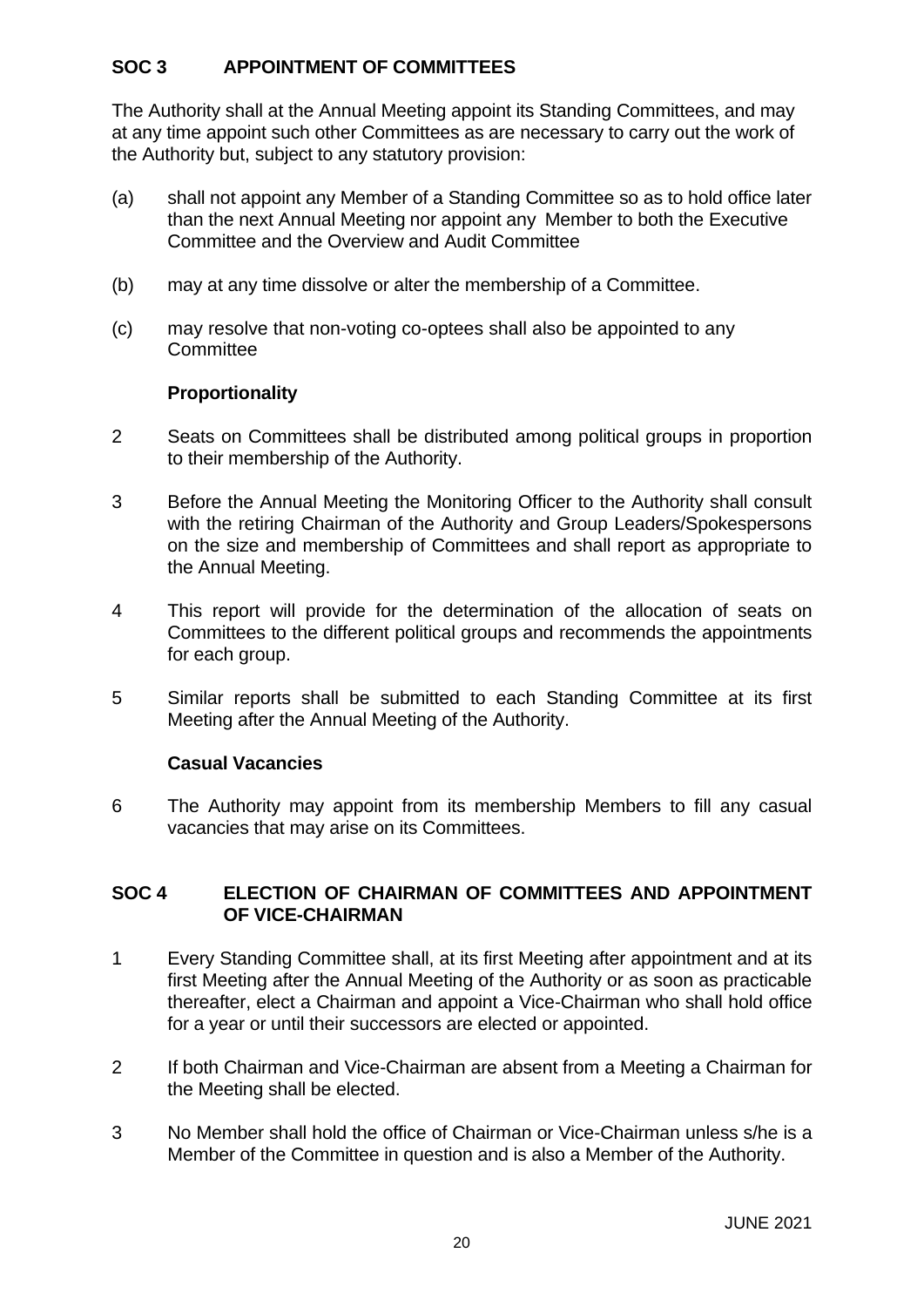# **SOC 5 SPECIAL MEETINGS OF COMMITTEES**

The Chairman of a Committee or the Chairman of the Authority may summon a special Meeting of a Committee. A special Meeting shall also be summoned on the requisition in writing of two Members of the Committee. The summons shall set out the business to be considered at the special Meeting and no other business than that set out shall be considered at that Meeting.

# **SOC 6 INSPECTION OF COMMITTEE DOCUMENTS**

- 1 Any Member of the Authority on application to the Monitoring Officer to the Authority shall be entitled to be supplied with the summons, agenda (including the agenda for closed Meetings), Minutes, reports and background papers of any open Meeting of any Committee of which s/he is not a Member. All documents which are open to public inspection shall be available three clear days before the Meeting (or as soon as the Meeting is convened or the report prepared if that is less than three days).
- 2 Any member of the public may inspect agendas of the Authority and its Committees upon request to the Monitoring Officer to the Authority, except for items which are not open to the public.

# **SOC 7 CONSIDERATION OF COMMITTEE REPORTS**

# **Recommendations as Motions**

1 For the purpose of Standing Orders relating to Rules of Debate each recommendation to the Authority arising out of a Committee report shall be a separate motion.

# **Items for Report**

2 Each item for report to the Authority arising out of a Committee report shall be debated in accordance with Standing Orders relating to Rules of Debate.

# **Related Items of Business**

3 When there are items of business before the Authority in the form of reports from Committees or notices of motion they shall, if the Chairman is of the opinion that these items are related, be dealt with by the Authority in such a manner as the Chairman shall, after consultation with the movers concerned, decide.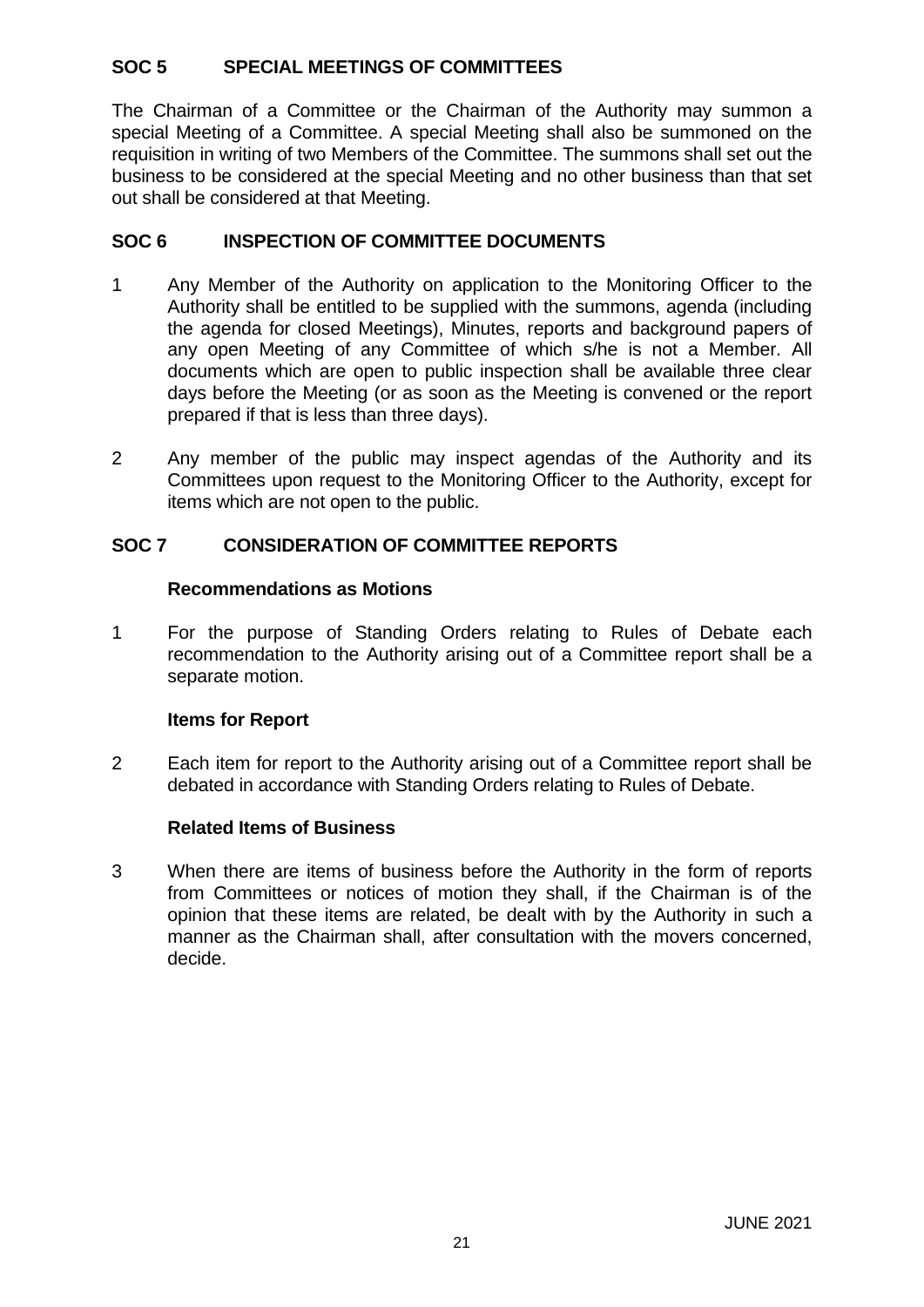# **STANDING ORDERS APPLYING RULES OF DEBATE**

# **D 1 RESPECT FOR THE CHAIRMAN**

Whenever the Chairman rises during a debate a Member then speaking or standing shall be seated and the Authority shall be silent.

# **D 2 CHAIRMAN'S DECISIONS TO BE FINAL**

The decision of the Chairman on the admissibility of a personal explanation, a point of order and the Chairman's interpretation and application of these Standing Orders shall be final.

# **D 3 POINTS OF ORDER etc.**

- 1 A Member may rise to a point of order or in personal explanation. A personal explanation shall consist of the right to correct any statement concerning the Member made about him/her by another Member during a previous speech in the course of the same debate.
- 2 A Member so rising shall be entitled to be heard immediately.

# **D 4 SPEECHES TO BE RELEVANT**

A Member shall confine his/her speech to the question under discussion or to a point of order or to a personal explanation.

# **D 5 TIME LIMIT ON SPEECHES**

With the exception of speeches by the Chairman of the Authority and the Chairman of Standing Committees no speech shall exceed four minutes.

# **D 6 MOTIONS AND AMENDMENTS**

A motion or amendment shall not be discussed or put to the meeting until it has been moved and seconded and, unless notice has been given under Standing Order SOA 8(1) or if it is a motion moved under Standing Orders SOA 9 and D(13) it shall be reduced to writing and handed to the Chairman before it is discussed or put to the Meeting.

# **D 7 SECONDER MAY RESERVE SPEECH**

A Member when seconding a motion or amendment may, if s/he then declares his/her intention to do so, reserve his/her speech until a later period of the debate.

# **D 8 ALTERATION OF MOTION**

A Member may with the consent of his/her seconder and of the Authority, signified without discussion, alter a motion of which the Member has given notice or a motion which s/he has moved if the alteration is one which could be made as an amendment.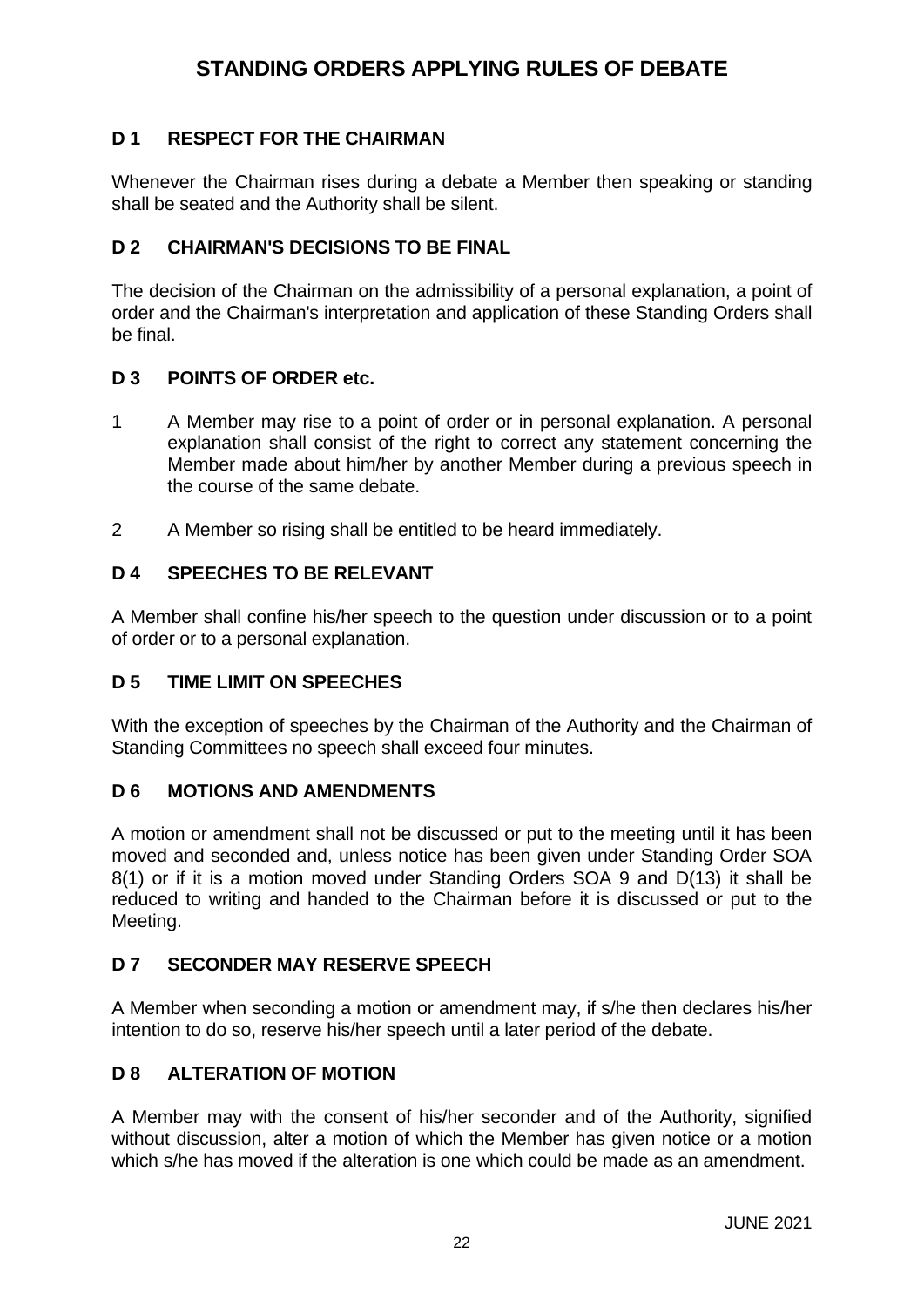# **D 9 WITHDRAWAL OF MOTION OR AMENDMENT**

A motion or amendment may be withdrawn by the mover with the agreement of the seconder and of the Authority, signified without discussion, and it shall not be competent for any Member to speak upon it after the mover has asked permission for its withdrawal unless such permission has been refused.

# **D 10 RIGHT TO SPEAK**

A Member shall not speak more than once on any motion or amendment except in exercise of the right of reply given in Standing Order D 15 or on a point of order, or by way of personal explanation, or to move in so many words "That the question now be put".

# **D 11 NOTICES OF MOTION - ORDER OF DEBATE**

Where a notice of motion has been referred to a Committee under Standing Order SOA 8(7) and is the subject of a report to the Authority under Standing Order SOA 8(8) the following order of debate shall apply:

- (a) The mover of the original notice of motion shall speak first at the start of the debate on the notice of motion.
- (b) The Chairman (or Chairmen) of the Committee(s) reporting on the notice of motion shall then speak.
- (c) The matter is then open to debate.
- (d) The Chairman (or Chairmen) of the Committee(s) reporting on the notice of motion shall have the right to make the penultimate speech in reply to the debate on the notice of motion.
- (e) The mover of the notice of motion shall have the right of reply at the end of the debate on the notice of motion.

# **D 12 AMENDMENTS**

- 1 An amendment shall be relevant to the motion and shall be either:
	- (a) To leave out words.
	- (b) To insert or add words.
	- (c) To leave out words and insert or add others.
- 2 No amendment shall be allowed which has the effect of introducing a new proposal or of negativing the motion before the Authority.
- 3 Only one amendment may be moved and discussed at a time, and no further amendment may be moved until the amendment under discussion has been disposed of.
- 4 If an amendment is rejected further amendments may be proposed on the original motion.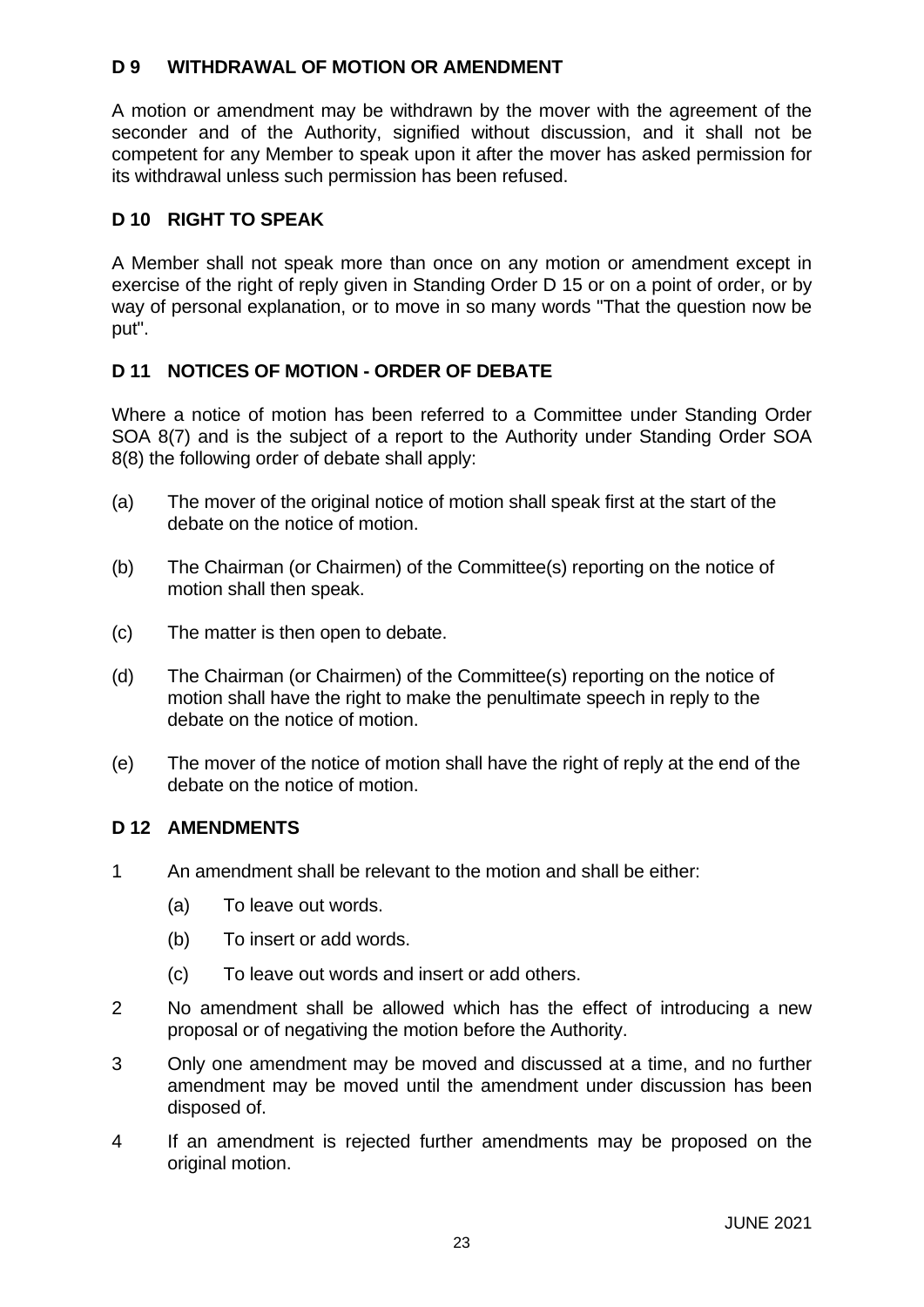- 5 If an amendment is carried, the motion as amended shall take the place of the original motion and shall become the motion on which any further amendment may be moved.
- 6 If no amendment or no further amendment is carried the original motion or the motion as amended shall be put to the Meeting.
- 7 No amendment shall be proposed on the motion after the mover of the motion has exercised his/her right of reply.

# **D 13 MOTIONS THAT MAY BE MOVED DURING DEBATE**

When a motion is under debate no other motion shall be moved except the following:

- (a) to amend the motion
- (b) to withdraw a motion or amendment
- (c) to postpone consideration of the motion
- (d) to adjourn the Meeting
- (e) to adjourn the debate
- (f) to proceed to the next business
- (g) that the question be now put
- (h) that a Member be not further heard
- (i) that a Member leave the meeting
- (j) that the subject of debate be referred back to Committee
- (k) under Section 100A(4) of the Local Government Act 1972 to exclude the public
- (l) to consent to the continuation of a speech beyond four minutes
- (m) to suspend a Standing Order or Standing Orders.

# **D 14 CLOSURE MOTIONS**

A member may move without comment at the conclusion of a speech of another Member "That the Authority proceed to the next business" or "That the question be now put" or "That the debate be now adjourned" or "That the Authority adjourn" on the seconding of which the Chairman shall proceed as follows:

#### (a) **On the Motion to Proceed to the Next Business**:

Unless in the Chairman's opinion the matter before the Meeting has not been sufficiently discussed, the Chairman shall first give the mover of the original motion the right to speak against the closure motion, and then put to the vote without debate the motion to proceed to the next business.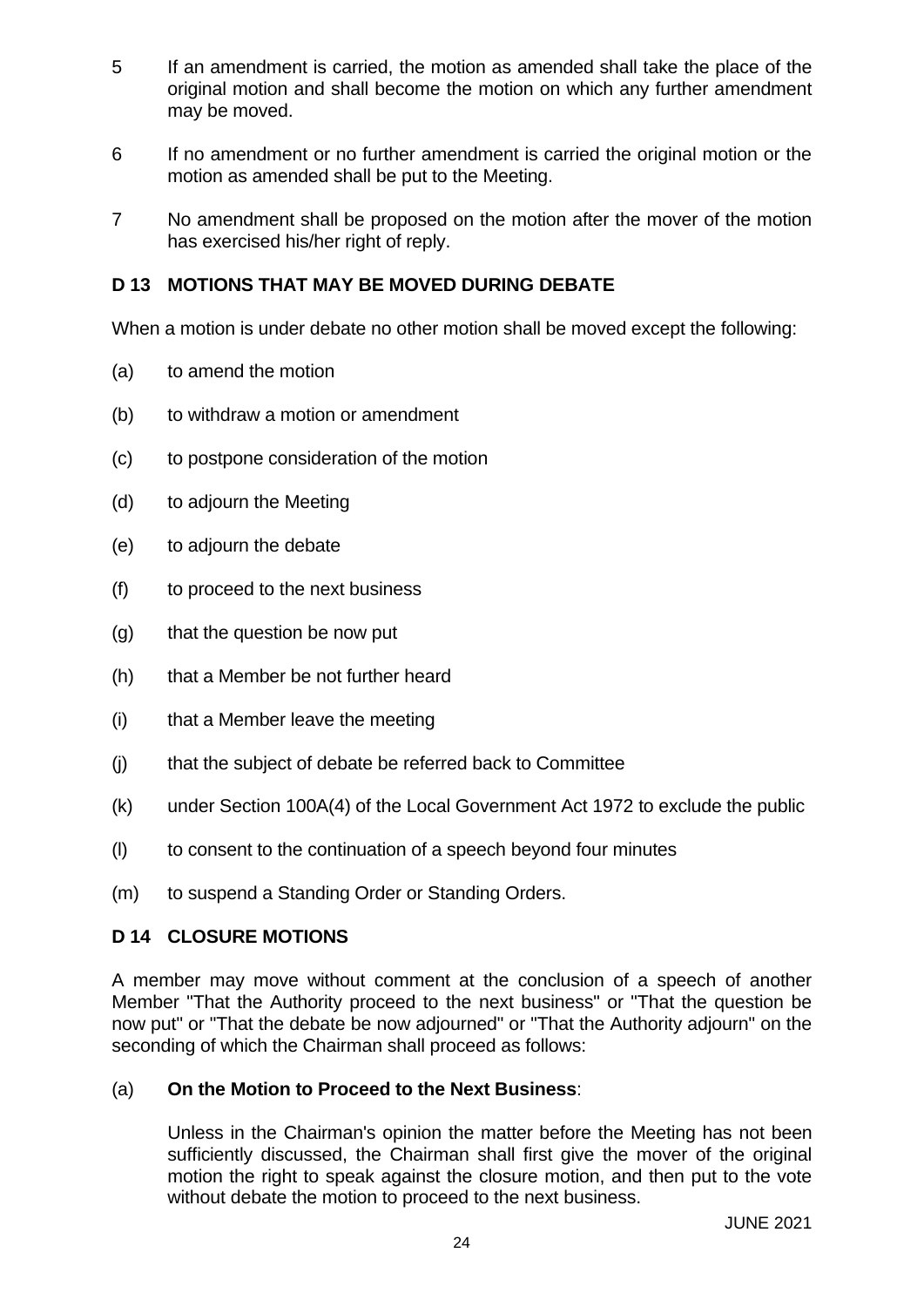# (b) **On a Motion that the Question Be Now Put**:

Unless in the Chairman's opinion the matter before the Meeting has been insufficiently discussed, the Chairman shall first put to the vote without debate the motion that the question be now put and if it is passed then give the mover of the motion under debate a right of reply before putting the motion or amendment to the vote.

### (c) **On a Motion to Adjourn the Debate**:

If in the Chairman's opinion the matter before the Meeting cannot reasonably be discussed on that occasion, the Chairman shall put the adjournment motion without debate to the vote and without giving the mover of the original motion the right of reply on that occasion. If the motion is passed, consideration of the matter under discussion shall stand adjourned to the next Ordinary Meeting of the Authority.

#### (d) **On a Motion to Adjourn the Authority**:

A Member may move at any time "That the Authority adjourn". The mover and one other speaker replying on the invitation of the Chairman may speak for four minutes each and the question shall then be put. If the motion is carried the Meeting shall stand adjourned with unfinished business held over to the next Ordinary Meeting of the Authority, unless an Extraordinary Meeting is called to deal with it.

#### **D 15 RIGHT OF REPLY**

- 1 The mover of a motion shall have a right of reply at the close of the debate on the motion immediately before it is put to the vote or after the motion "That the question be now put" is carried.
- 2 If an amendment is moved the mover of the original motion has a right of reply at the close of the debate and before the amendment is put to the vote, but shall not otherwise speak on the amendment.
- 3 The proposer of an amendment has no right of reply to the debate on that amendment but shall have the right to make the penultimate speech in reply to the debate on the amendment.
- 4 A Member exercising a right of reply or a right to speak under Standing Order D 15(3) shall not introduce any new matter.
- 5 After every reply to which Standing Order D 15(1) and D 15(2) applies a vote shall be taken without further discussion.